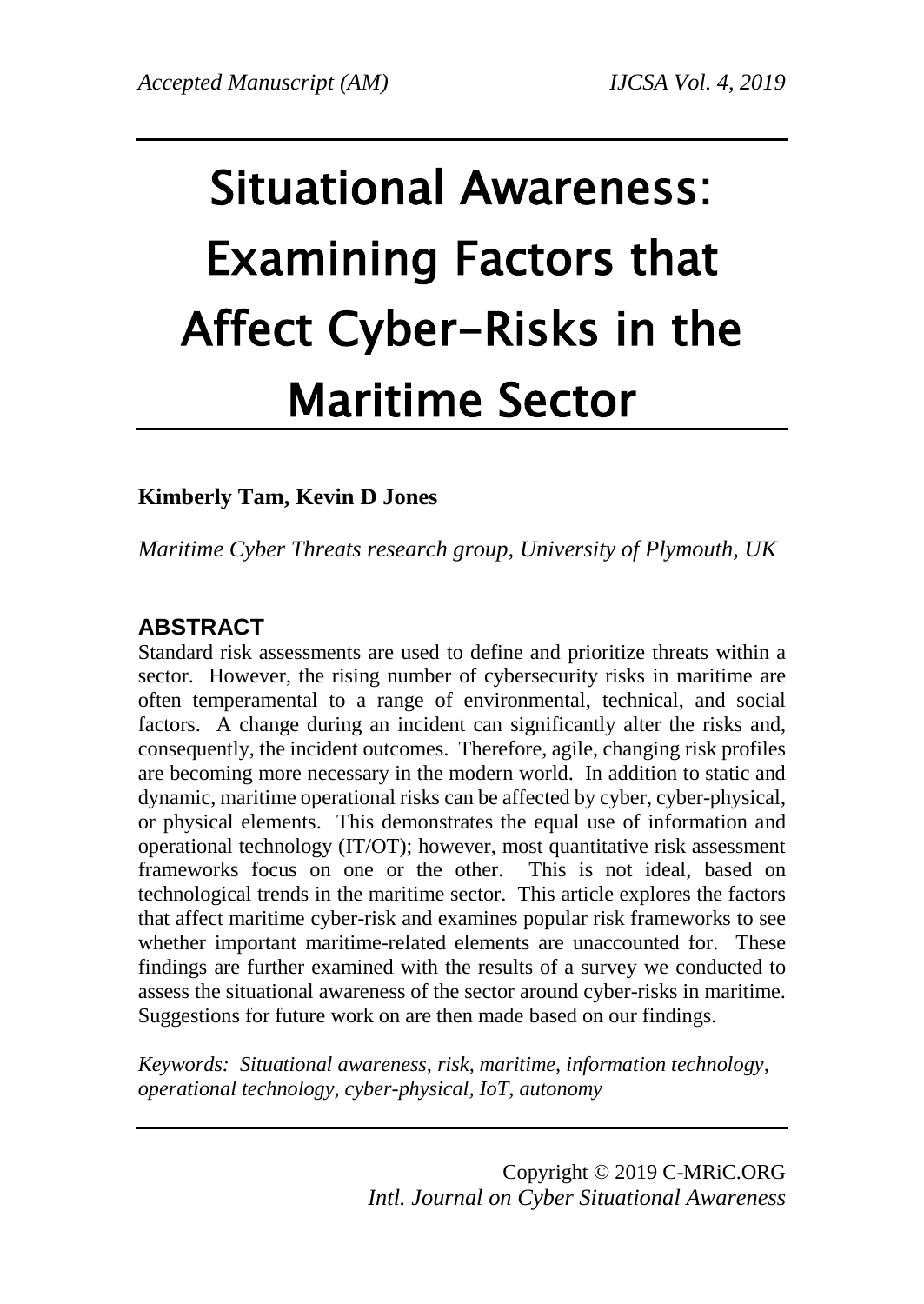#### **1 INTRODUCTION**

The maritime transportation sector, worth trillions, moves 90% of the world's goods using widespread port infrastructure and fleets of unique, often specialized, ships. These ships traverse international waters and carry tons of cargo and millions of passengers every year. Better technology on-board and at port continue to improve operations, however, it exposes assets and people to a complex, diverse, range of cyber-risks. Overall, the top maritime risk is considered to be "business interruptions" (Allianz, 2018). However, more recently as technology improves, cyber risks in the maritime sector are rising quickly to pose a considerable threat, jumping from  $15<sup>th</sup>$  to  $2<sup>nd</sup>$  highest risk in just five years (Allianz, 2018). While a significant shift in risk, the situational awareness of the sector is still lacking. In a recent survey conducted by the authors (see Appendix Q17), participants believed by 78% that raising the general situational awareness of maritime cybersecurity would help reduce risk. This is important, as the vulnerabilities of modern ships and ports could lead to massive losses. While the recent Costco (Rajamanickam, 2018) and Maersk (Maersk, 2017) incidences have drawn attention to the importance of cyber-risk management in the maritime industry, there is still little understanding on what that means, fully, or how that should be establish.

In the past, when other industries have faced similar increases in cyber-risks, many adopted methods of risk assessment and mitigation based on an awareness their unique issues. In this aspect, the maritime sector is behind the curve, partially due to a slower embrace of technological advancement. This gap is quickly closing, however, with even more maritime technology changes in the near future (see Section 5). This sector has now reached the point where must, more seriously, gain better situational awareness and risk assessment capabilities. To gather more information on both topics, this article explores how maritime cyber risks are different from other sectors, and evaluates general awareness of the risks by conducting, and sharing results of, our maritime cyber-risk survey. Generally speaking, quantitative risk assessment is popular for managing risk and has been used to analyse only the physical risks to maritime ships (Chai, Jinxian, & Xiong, 2017). The first step to better risk assessment, is to address the gap in understand between physical risks and cyber risks, specifically in maritime. Second, most assessment methods have the disadvantage of being entirely static, failing to adapt as risks change. This lack of dynamic assessments has contributed loss of life (BP, 2005), and is another area we wish to increase awareness in.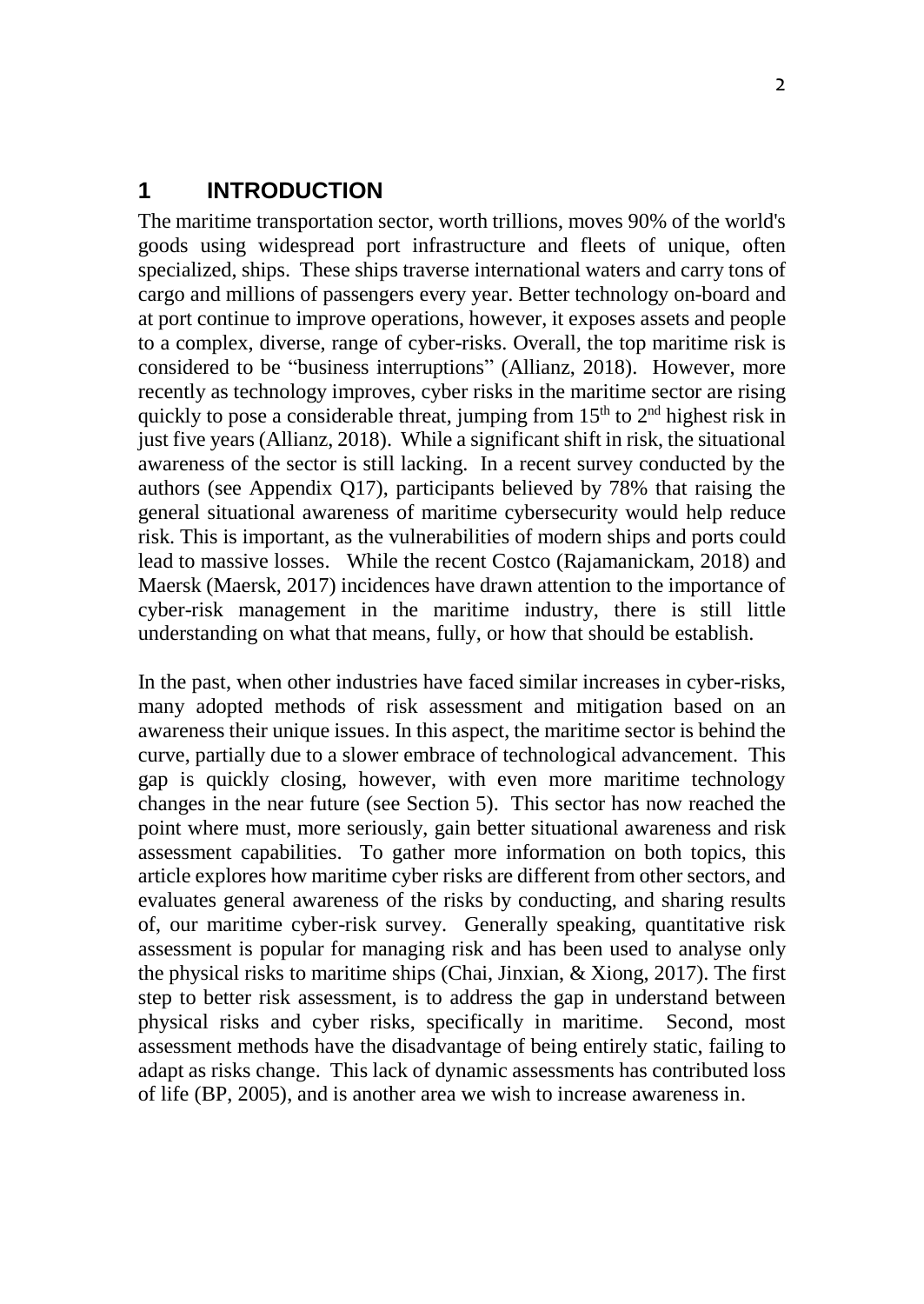While existing risk-assessment methods evaluate physical risks, maritime must also include the newer cyber-aspects of risk. This assertion is made based on the survey conducted as a part of this paper to understand what influences maritime risks. In summary, the purpose of this article is to:

- 1) Improve the situational awareness of the maritime risk landscape;
- 2) Examine how maritime risk can be modelled in terms of cyber, physical, static, and dynamic factors;
- 3) Determine if the necessary elements are accounted for in existing risk assessment frameworks;
- 4) Discuss survey results and future work.

For our third aim, this article examines three risk assessment frameworks; the National Institute of Standards and Technology, i.e. NIST, (Gary, Alice, & Feringa, 2002) (Stouffer, Pillitteri, Lightman, Marshall, & Adam, 2015), Failure Mode and Effects Analysis (Lui, Lui, & Liu, 2013), and MaCRA the Marine Cyber-Risk Assessment (Tam & Jones, 2019b).

# **2 BACKGROUND**

Cybersecurity in the modern maritime industry is still a relatively new concept (BIMCO, 2016) with individuals becoming more aware as Information Technology (IT) and Operational Technology (OT) systems evolve across ships and at port. Land based port infrastructure itself has had its largest advancements centered on IT. On ships and offshore structures, however, IT and OT have been upgraded more equally over the last few years, often converging. While the sector as a whole is very familiar with using physical risk assessments, there has been little awareness raising, or action, against cyber-related risks. The purpose of this section is to understanding the current state of technology in maritime, current risk assessment methodology, and the sector's current awareness levels of the problem. These concepts will then be broken down further in the following sections.

# **2.1 RISK ASSESSMENT METHODOLOGY**

Risk assessment methods can typically be divided into two core methods, qualitative or quantitative. Qualitative assessment prioritizes individual risks through the analysis of occurrence probabilities, while quantitative numerically analyses risk by assigning numerical risk values. The majority of current maritime risk assessments, for physical-based risks like collision, are based on probability statistics. These have been, and still are, very reliable as they supported by an extensive history with many statistics (Jakub, et al., 2014) (Nordstrom, et al., 2016) (Goerlandt & Montewka, 2015). Conversely, it is the lack of history and situational awareness of cyber-related risks in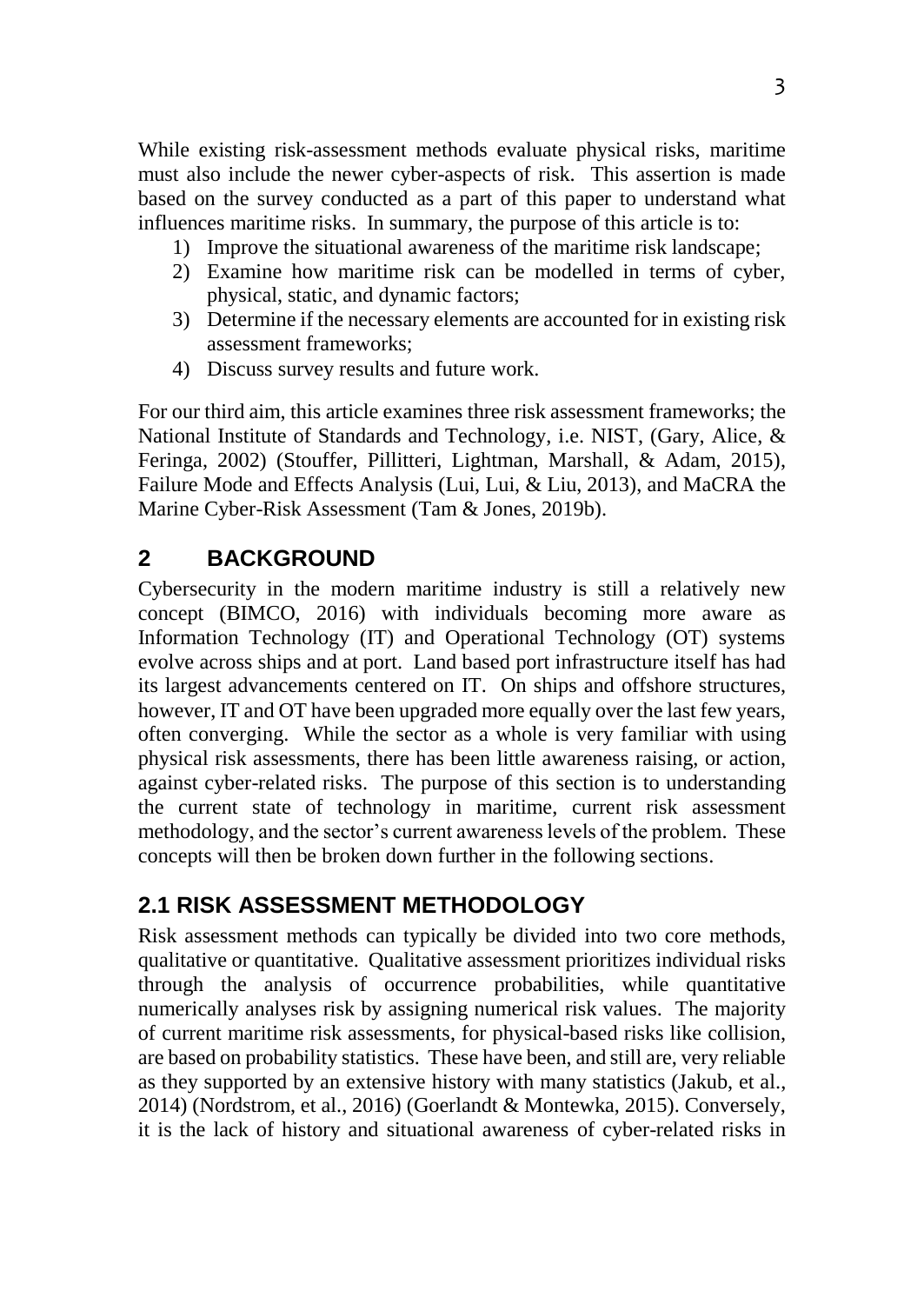maritime that makes it very difficult to produce qualitative risk assessments for maritime cyber-risks. Currently there very little data because of limited reporting abilities (Tam & Jones, 2019a) as well as a short history.

Since there is not enough historical maritime cyber incident data for qualitative assessments, and there will not be enough data in the future either if awareness and practices are not improved soon, this paper focuses on quantitative approaches. The pros and cons of quantitative depend on the quality of elements being modelled or assessed; their relevance, the quantity, set size, and overall coverage. When done right, quantitative approaches can be more objective when derived from solid facts. When done poorly (e.g., the financial market in the early 2000's) a limited set of modelled elements means the model is unable to consider unusual, tail end, risks. Quantitative models often reduce these issues by choosing a smaller, and very specific scenario to analyse (Flammini, Gaglione, Nicola, & Pragliola, 2008) (Chai, Jinxian, & Xiong, 2017). These also often limit the risk analysis problem to a specific asset, geographic location (e.g., harbour), or outcome (e.g., oil spill).

A quantitative risk model that encompass more elements can be more detailed and versatile; however, the performance overhead could reduce its usefulness. In addition, if complex models rely heavily on humans there is the potential that human errors can be introduced. Complex models can also be difficult to understand, but it has been shown that graphical outputs like CORAS (M. S. Lund, 2010), can mitigate that issue for users (K. Labunets, 2014).

# **2.2 MARITIME TECHNOLOGY**

The maritime sector as long been a critical component in modern global transportation and trade. In its past, piracy and other physical threats were a common threat, and so assessing those threats is well established. Risk factors like geographic location (e.g., Strait of Malacca), cargo value, and defences (e.g., armed guards) helped individuals assess the risks of certain voyages. The introduction of electronic and digital systems began with sonar on ships at the start of 1900's, which was quickly followed by more digital systems across the sector. On the shore side of business, shipping was actually one of the first business to embrace computers to keep track of ledgers and the tables of the UK Nautical Almanac. Each new system introduced decrease workloads, increased accuracy, and improved physical safety. The negative aspect to the then speedy growth was the development of a complex computing environment with no cybersecurity built-in. This created vulnerabilities in both IT and OT both technically and through humansystem interactions. Unlike the cyber aspect, human error in maritime has been studied in some depth (Wingrove, 2016) (Rothblum, 2000).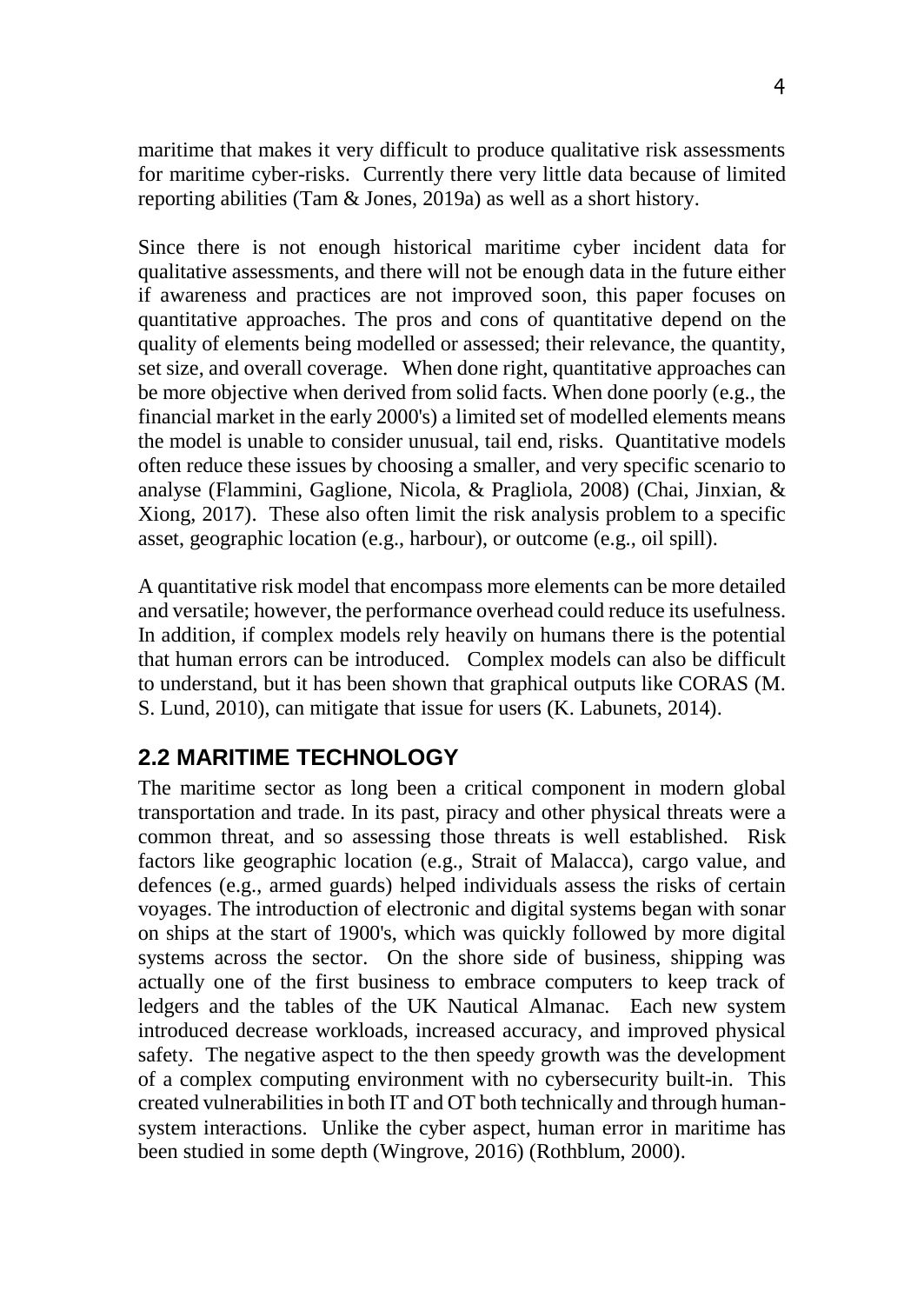

*Figure 1 IT, OT, and human elements on-ship and at port*

As ships grew larger and more sophisticated, as seen with the evolution of the modern oil tanker since the 1870's, the growth of containerization since the 1970's, and the evolution of passenger ships, the maritime risk landscape has changed due to all the new cyber and cyber-physical risks. This article defines cyber-physical threats as events with both cyber and physical elements (Tam & Jones, 2018b) which come from the emergence and convergence of information technology (e.g., anti-collision software) and operational technology (e.g., autonomous cargo winches). All the physical operations required in maritime transportation means the amount of physical and cyber factors are fairly even, particularly when compared to more ITorientated businesses like finance. The convergence of IT/OT most closely mirrors other transportation sectors like rail and air; however the magnitude of cargo volume and distance/time travelled is significantly higher in the maritime sector. Lastly, the most recent introduction of internet, complex networking like Internet-of-things and wireless communications has compounded the existing cyber-related risks in maritime (see more in Section 5). Figure 1 illustrates how IT/OT/human elements are relatively, evenly, distributed across ports and ship. Here the categories of the IT and OT systems are relatively generic and may encompass several systems while providing background information, with details are to come later.

# **3 Relevant Maritime Risk Factors**

This article has briefly discussed IT (e.g., data sharing), OT (e.g., physical operations), and the human element in a maritime environment. These three have been considered the top categories of risk factors; however, each element belonging to these categories can be further categorized into static or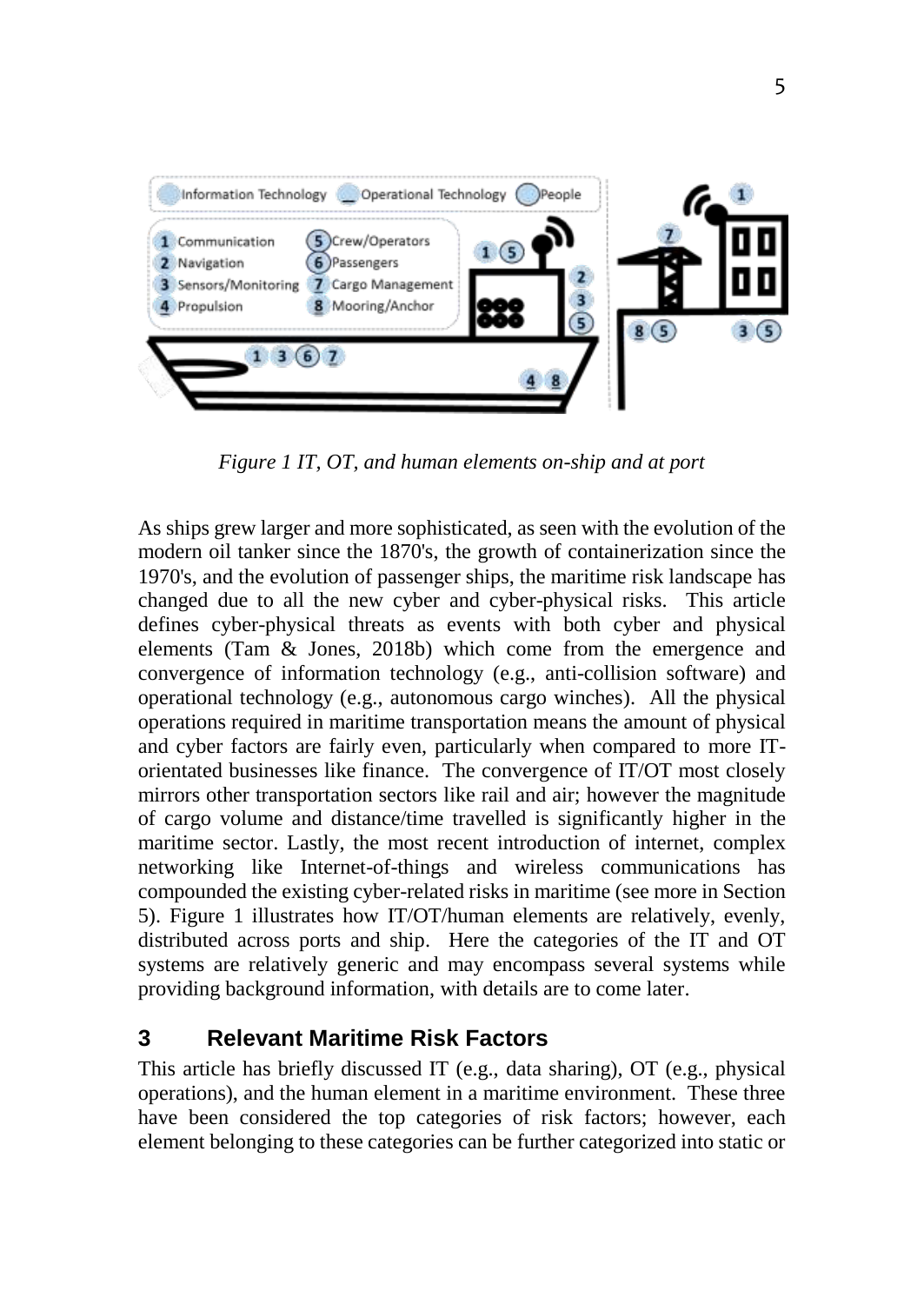

*Figure 2 Risk factor compass demonstrating range of elements involved*

dynamic, and physical or cyber factors that should be modelled to assess risk. This is particularly important in the maritime environment today, with the rise of cyber-physical systems (Stankovic, Lee, & Sha, 2010). This detail of element categorizing is unusual in related works, and will allow this research to assess how effective existing risk assessments can be for maritime. It also raises situational awareness on how complex and unique the maritime cyber threat is, even compared to other transportation sectors like rail, car, and air.

The risk factor compass in Figure 2 summarizes the following subsections by organizing elements of risk ranging across the physical, cyber, static, dynamic spectrum. It also demonstrates how human, IT, and OT are biased to certain quadrants of the compass due to their inherent natures. For example, OT systems tend to provide physical actions, and remote humans tend to affect dynamic cyber risks more than local crew or passengers. This demonstrates how the unique set of these risk factors can create a distinct maritime risk landscape, one that is larger than what is currently addressed. This is because the current situational awareness of cyber-risk is often fragmented into only human, IT, or OT categories and not assessed together. Part of raising awareness on which risks require more attention is understanding potential attack outcomes. The types of risk outcomes considered in this paper, which can be applied to human, IT, and OT entities, are denial-of-service (DoS), misdirect, damage, theft, and obfuscate. Ultimately, these risks can result in outcomes such as loss of finance, loss of life, and environmental damage.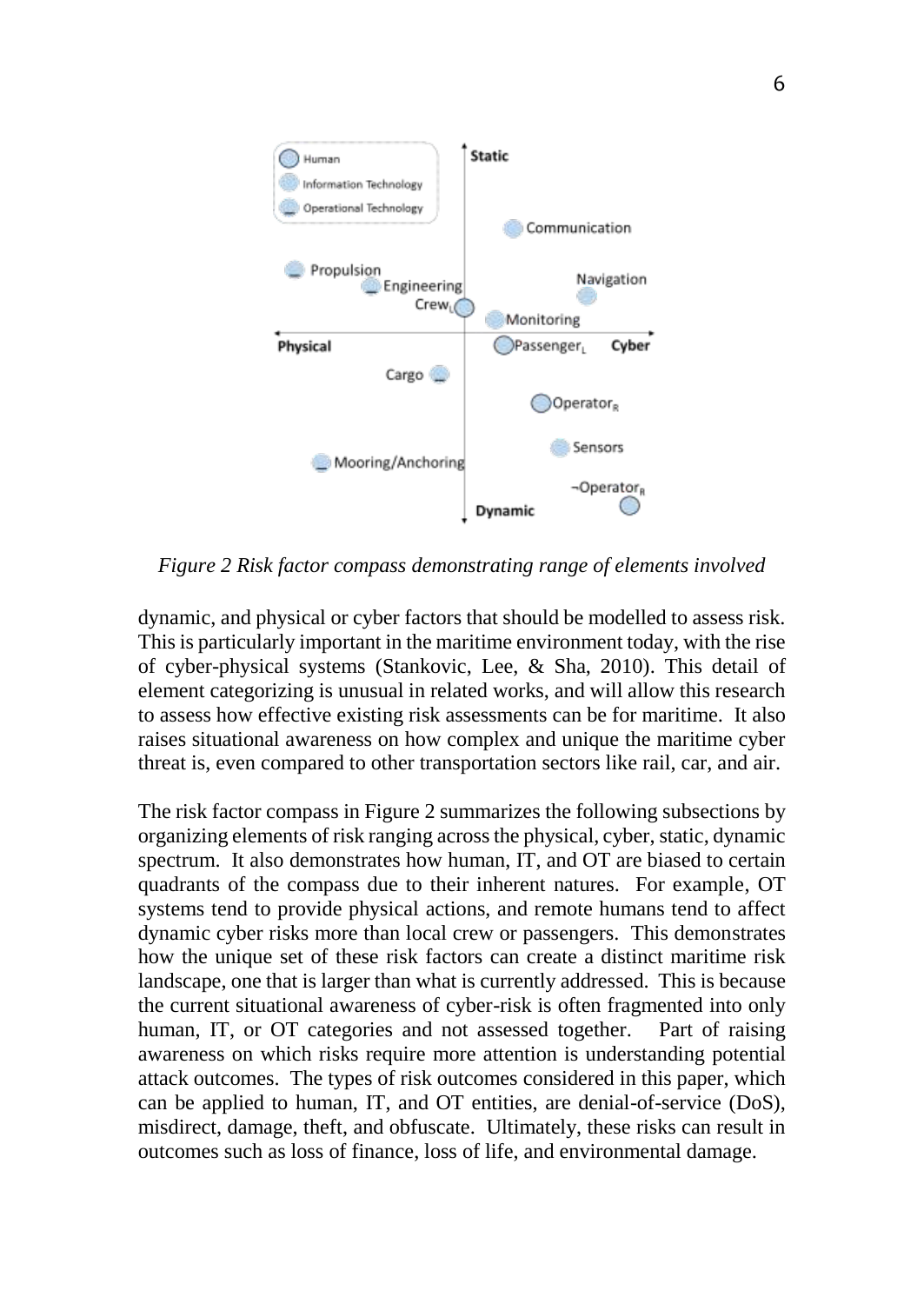#### **3.1 Static**

Each of the following subsections for static, dynamic, physical, and cyber factors will discuss how they affect risks within the human (H), IT and OT risk categories established earlier on. For the interested reader, more details on human threats can be found in (BIMCO, 2016) (Tam & Jones, 2019b).

For the purpose of this paper there are four types of human categories, local on-ship crew (*crewL*), remote operators working on land (*operatorsR*), on-ship passengers (*passengersL*), and the remaining, remote, non-operator people (*[¬o](https://en.wikipedia.org/wiki/Not_sign)peratorsR*). Local crew and passengers on the ship mean their physical safety is tied to the ship's location and safety. As these people are unlikely to leave a ship mid-voyage, their history prior boarding are static factors. For crew this includes their training, which is based on set standards. While training standards change with the times (Wingrove, 2016), and there are slight variations across different cohorts and countries, the training for a crew member is relatively static at the point they are on a ship, as they are unlikely to receive significantly new training on-route. Conversely, while individual histories are static per voyage, people often disembark and embark at ports, meaning static is relative to the period examined. Static human factors are important as they establish previous criminal records or vulnerabilities (e.g., health, finance). Assessing human risk with both static and dynamic risk factors has been done previously in (Bonta, 1999) and (Beech, Friendship, Erikson, & Karl, 2002), although not applied directly to maritime, where static factors include history and dynamic factors include substance abuse. A significant shift in maritime that shall occur in the future is remote control and autonomy (Yeomans, 2014), which may alter crew risk factors towards remote operators instead of local crew. Of the remote non-operator people, we must consider hackers and how they affect maritime cyber-risk.

Much like how the amount and types of people on-board differ between ship types (e.g., cruise, cargo), on-board IT systems can also vary. However, because of standards set by the IMO International Convention for Safety of Life at Sea (IMO, 1974), ships of similar types are mandated to have standard IT systems. This is primarily determine by tonnage (e.g, gross tonnage), local or international waters, and the presence of passengers. Systems found in this sector can be loosely categorized into computers, navigation, cargo handling, communication (e.g., human to human, machine to machine), sensors, and monitoring. The last two were previously combined in Figure 2 as they possessed similar capture and network technology, however, their risk factors diverge more when considered in depth. Because of existing standards, the static factors of IT systems are primarily their hardware, established networks, and protocols to use those networks. Changes to these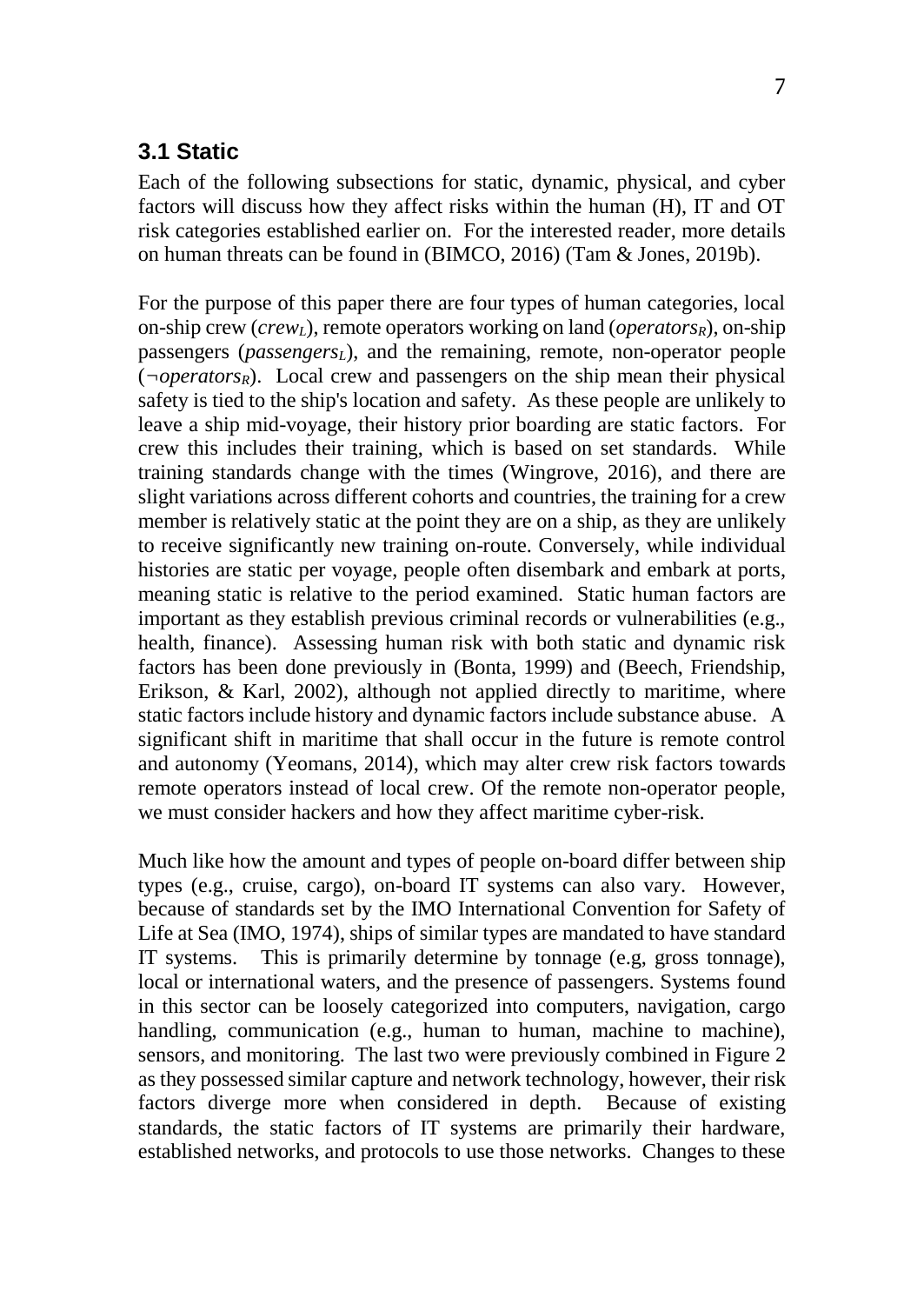factors happen less often than crew and, even if hardware is upgraded, the ship is unlikely to undergo these alterations during normal operations. Instead, retrofitting normally stalls normal operations. Therefore, the main risks to consider with static elements, is "inherit" vulnerabilities in the supplychain and during maintenance. Such risks could be structural, where systems are physically vulnerable, or a cyber-vulnerability where a back door was intentionally or unintentionally built in for intruder access.

When considering OT, this paper makes a distinction between hardware and mechanisms, although the latter could be considered a subset of the former. Here, the term hardware is used in the computing sense while mechanisms, like a propeller or winch, perform physical services. We must also differentiate between propulsion and engineering, unlike Figure 2. While the figure considered them nearly identical in terms of function and physical location on-board, risk factors in engineering have a much more diverse outcome and has more crew interaction. This differentiation may be even more pronounced in the future, as ship engineering OT is becoming more sophisticated and converging with bridge IT (Man, Lundh, & MacKinnon, 2018). Risks from these static features tend to result in accidents, as the vulnerability is constant, while dynamic factors can be changed to trigger an attack. A flaw in computer hardware or OT mechanisms could lead to a damaging event, while a shortcoming in crew training could result in the mishandling of technology. For example, there was a rise in engineeringrelated accidents after a global shift to a new type of fuel (Allianz, 2018).

# **3.2 Dynamic**

Being able to re-assess risk factors as they change is critical when analysing risk over a period of time. In maritime, as voyages can take weeks or longer, and the life cycle of ship is an average of 20 years (ICS, 2018), at least 5 years more than the average aircraft. Over such spans of times, elements are likely to change and the speed at which technology evolves today is quick. Therefore, to fully analyse relevant shipping risks across a number of ships, environments, and scenarios, dynamic factors must be considered. Based on our survey, compared to static, there is less awareness of dynamic risks.

When assessing the dynamic risks contributed by the human element, for those involved with shipping operations, remote and local, it is important to consider changes in "health", i.e. mental, physical, and financial. Threats to these could make an individual vulnerable to blackmail, manipulation by a malicious party, or become a malicious entity. Examples of sextortion and blackmail have been seen on ships, as well as disgruntled employees becoming insider threats and passengers accidentally leaking information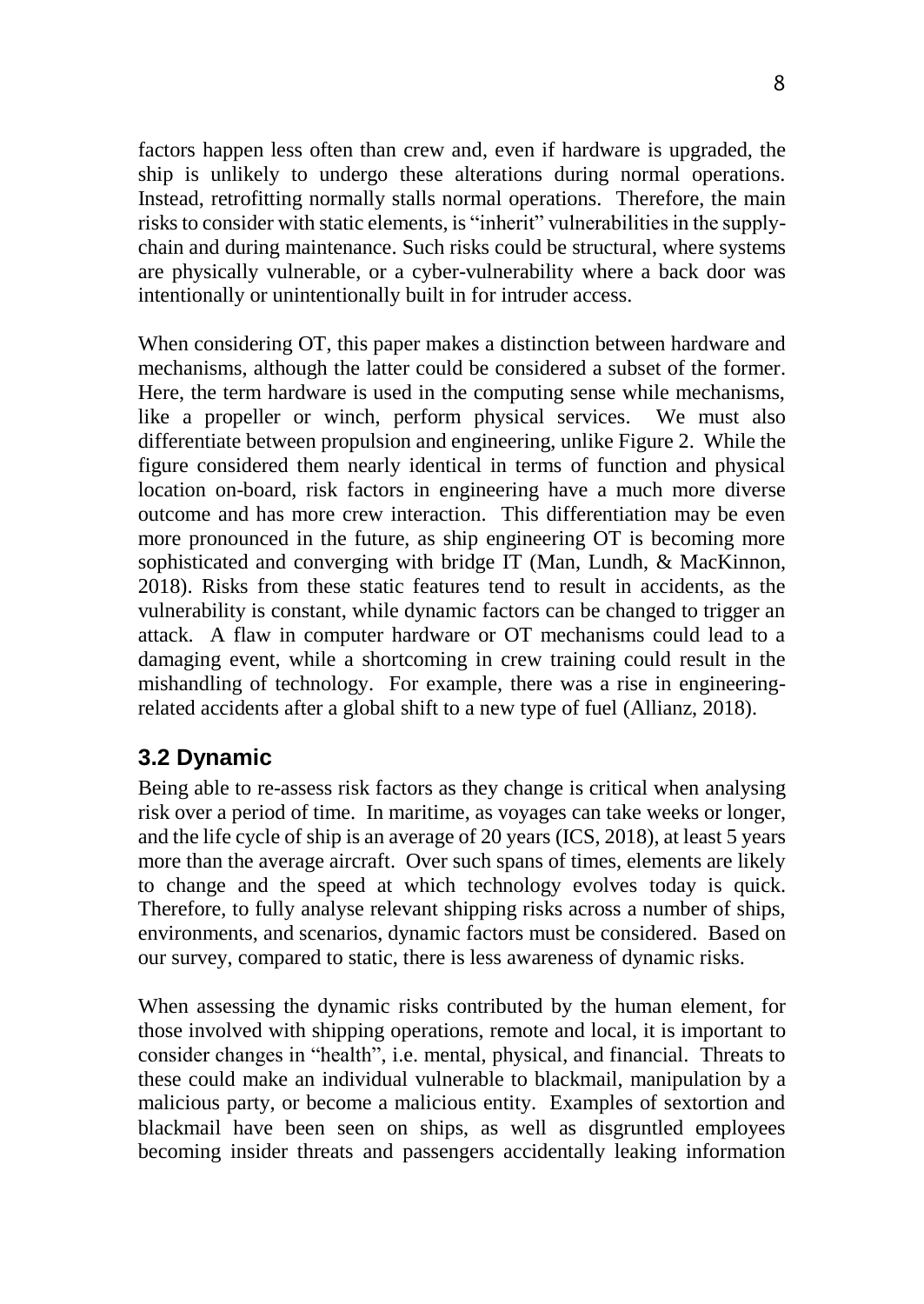(ESCGS, 2015) (USACIDC, 2017). These factors can change at any time, triggered by an event such as a fishing email. This is a common event onshore (e.g. at a port), but also happens on a ship. Over a 5-day period, maritime mail gateways scan a million messages, 31,836 of which are spam and 2,196 contain actual malware or viruses (GTMaritime, 2017). Besides non-crew and non-passenger, the risks of interest are malicious third party hackers (Tam & Jones, 2019b). Therefore, the dynamic elements worth measuring are their resources and goals, which can easily change.

The primary dynamic factors for risk when considering maritime IT systems is their software and use. The majority of IT ship systems, particularly those situated on the bridge (e.g., ECDIS, AIS, GMDSS, SSAS), are single purpose. The primary example is ECDIS (Electronic Chart Display and Information System), which runs on a normal PC with an underlying OS (CyberKeel, 2014). This OS, normally Windows but occasionally Linux, has the capacity to do many things but is used purely for executing ECDIS as a navigation aid. Limited access to the underlying OS reduces risks, however, there are enough use-cases (e.g., updating charts) and misuse cases that can affect risks dynamically. Unlike navigation, communication, monitoring (e.g., CCTV), and sensors have a plethora of applications. Moreover, the design of sensor networks and the cost/simplicity of individual sensors today means that sensor networks are versatile, dynamic, and growing fast. This is becoming more relevant with Internet-of-Things (IoT) in maritime, particularity in smart container tags for shipping. How sensor readings are made and stored, and how they affect decisions (i.e., man-made and machine-made), affect the risk of the ship. This includes cargo, which can be temperature sensitive or motion sensitive, people (e.g., carbon-dioxide levels), and the ship's physical and cyber safety. Dynamic risks are currently better monitored in onshore businesses, as companies often employ active intrusion detection systems etc.

The dynamic factors of operational technology are similar to IT in that they are also dependent on how they are accessed and controlled by other systems and people. Unlike IT, however, the amount of OT being operated by humans is much lower, as it often is limited to a subset of the local crew, as they require training and access permissions. Very few OT systems allow remote control at this point in time, whereas ship IT systems are more connected to the Internet. This may change especially if more ships trend towards autonomy. As OT systems interact with the physical world, dynamic risks also include ship surroundings, such as sand banks and port structures. As the ship moves and environments change, these factors for measuring risks are uniquely dynamic in transportation sectors, such as maritime. As there is less awareness on ship-side risks, we tend to focus more on these aspects.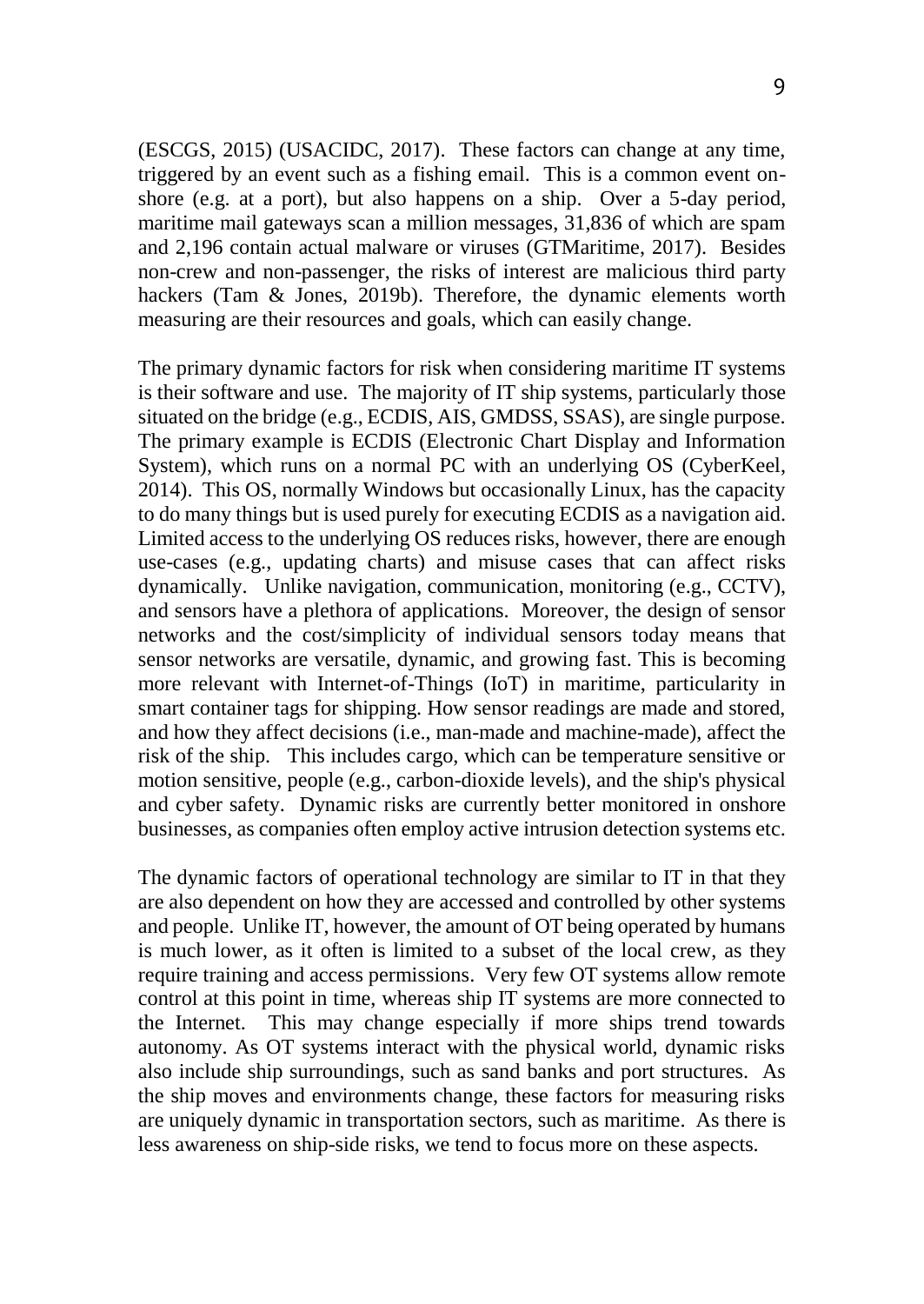#### **3.3 Cyber**

Measuring cyber risk is more established across other sectors, particularly financial, government, and IT companies. In comparison, even to other transportation sectors, very little has been done in the maritime sector which has been estimated to be 20 years behind cybersecurity trends based on the rate of technological integration and current state of forensic and mitigation capabilities (Tam & Jones, 2019b). Moreover, the unique systems, protocols, and the movement across physical and cyber spaces mean that traditional methods of risk assessment cannot be easily applied without heavy modification. However, the basic concept of communications human-tohuman, machine-to-human, and machine-to-machine still affect risk. For human-cyber interactions, the factors to measure for risk are human identifications and security (e.g., IDs, passwords), who they communicate with, and how. For remote operators and hackers this is the primary risk element to analyse. This is also a significant factor for local crew and passengers with easier, local, access. This same connection can be used to exploit people and propagate viruses (GTMaritime, 2017) (USACIDC, 2017).

Regarding IT, specialized navigation systems like ECDIS have a set of protocols for using local networks and the Internet. This limits the risks to the use of those protocols, and the security of the network. Specialized communication technology like marine radio also have fixed use protocols, which can limit the possible risks. The simplicity of many of these systems still add a layer of "security", as they are sometimes too simple for a pure cyber-attack. However, this does not discount the possibility of using vulnerabilities to enable social engineering, blurring IT and human risks. For more versatile networks, those hosting sensors, cameras and internet-based communications, they must consider user ID, passwords and user permissions. Particularly for CCTV and other sensitive monitors or sensors, access control is an important part of managing risks. The human element is also key here, as the rate and extremes of crew change are unique to a ship's crew. Not only is the timing and number of crew changes significant, but on international voyages the nationalities of the people can vary significantly. Hence, these elements would have a dynamic element as well.

Of the three categories, OT on ships and at ports are the least Internet connected. This does not mean that they are not connected to some kind of network (e.g., SCADA) or that this may not change in the future (Man, Lundh, & MacKinnon, 2018). Access to these kinds of networks are mostly done at specific terminals, currently primarily locally or in engineering instead of an IT system central, like a ship bridge. Even these networks have known vulnerabilities, but because of the current access requirements, it is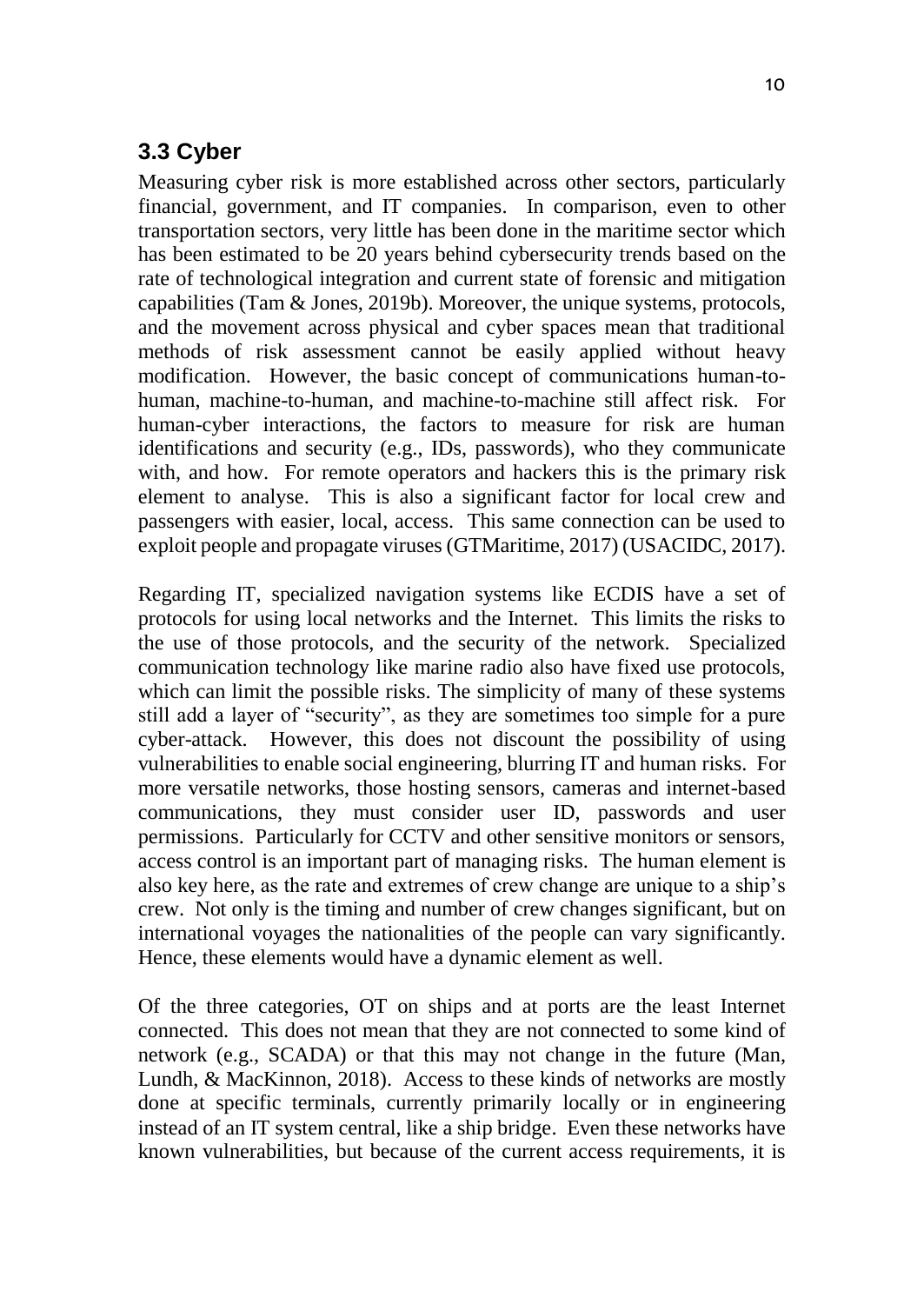really only local crew that can affect these risks. SCADA and similar networks types enable digital communications, although not with the same bandwidth and reach as the Internet, which can contribute to maritime cyberrisks. This can be seen in similar, yet different, studies of SCADA security in other sectors like water, power, and rail (Cherdantseva, et al., 2016). Because operational technology have both physical and cyber elements, their presence, scale in size, and uses mean that maritime security is equally, and uniquely, cyber and physically orientated when considering risk.

#### **3.4 Physical**

The last category of factors that affect maritime risk to be discussed in this paper are those in the physical category. Here the risk for operators, local and remote, and passengers is measured by their physical health and the devices they bring on board. This is becoming more important today with bring your own devices (BYOD) to work and the increase use of smart phones and USB enabled devices (e.g., cameras, flash drives) that can spread malware. For physical outcomes, other risks can be tied to lithium batteries and other device components that can cause a physical hazard. For all human risk elements, location is another risk factor. For some this is static, as most cyber-attackers and remote operators do not change their physical location. However for people on a ship, their location is dynamic which may alter the risks involved. For example, close proximity to terrorist or high-congestion zones will affect different risks. Lastly, the human element affects IT/OT physical security as local crew, and sometimes passengers, can physically affect systems.

For both information and operational technology, there are physical components that affect risk and are affected by risks. The computing hardware of the systems need physical access security as well as cyber-access security. In addition, systems that may be exposed to harsh environmental factors, like engine-focused sensors, have different risks. This can also include sensing devices designed to monitoring volatile or hazardous cargo, or to measure the wind and water externally. The main difference between information and operational technology when considering physical risks is that, again, OT relies less on computing hardware and more on mechanisms like motors, robotic arms, and winches to perform tasks like propulsion and cargo handling. Furthermore, there is currently less automation with OT devices, requiring more physical interactions and command sequences from crew. However, this may change as technology improves, as discussed in Section 5. Because OT interacts heavily with the environment (e.g., mooring to a pier, unloading cargo to a truck), physical elements that affect risk must be considered in order to fully assess maritime risks. In addition to Figure 2, Table 1 lists examples of factors in all these categories.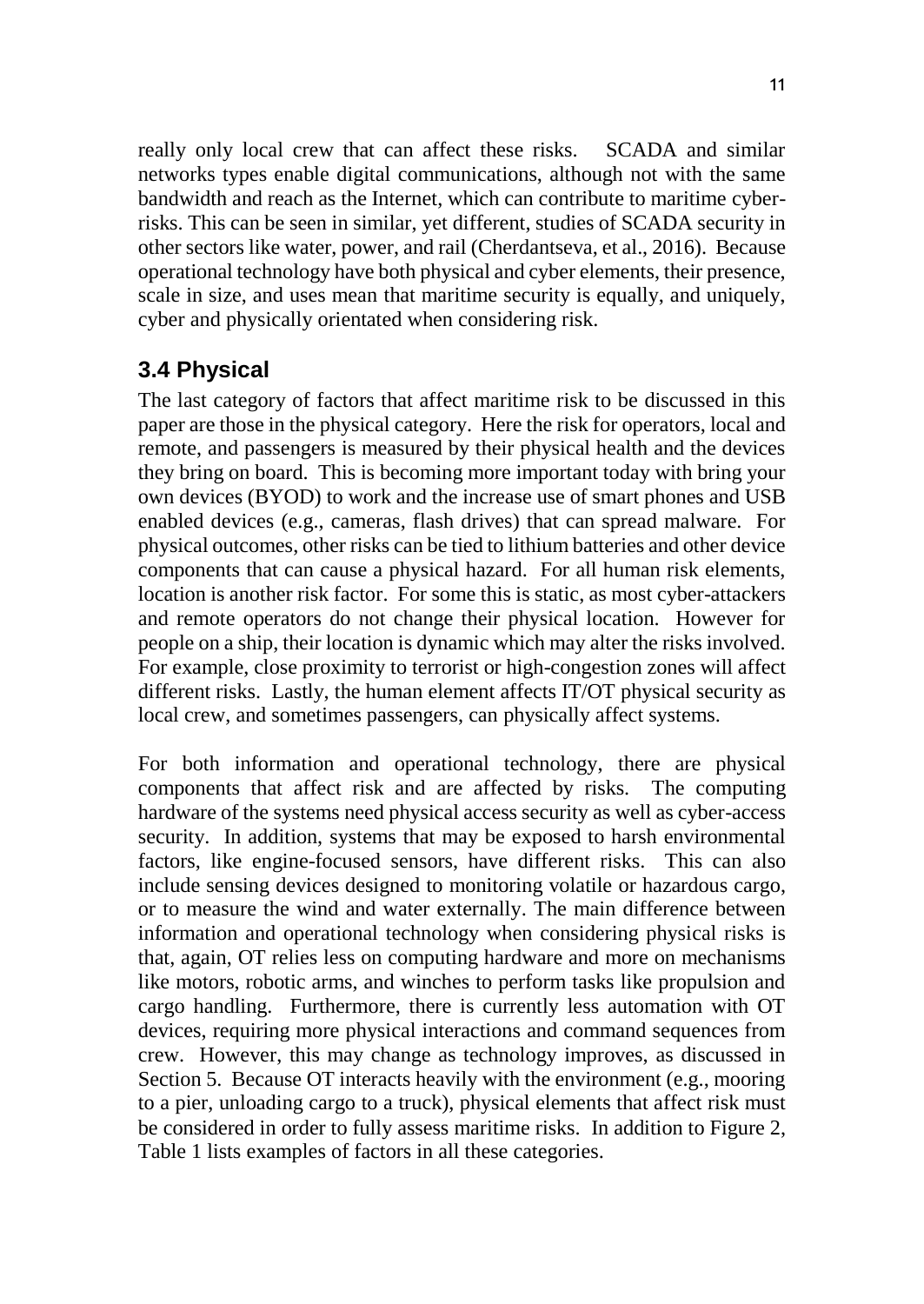|                           | <b>Risk Factor</b>            | <b>Static</b>              | <b>Dynamic</b>             | <b>Cyber</b>                   | Physical                                         |
|---------------------------|-------------------------------|----------------------------|----------------------------|--------------------------------|--------------------------------------------------|
| Human Element             | Crew <sub>L</sub>             | training,<br>history*      | health,<br>resources       | ID/password,<br>internet use   | location.<br>health,<br><b>BYOD</b>              |
|                           | Operators <sub>R</sub>        | training,<br>history*      | health,<br>resources       | communication                  | health                                           |
|                           | Passenger <sub>L</sub>        | history*                   | health.<br>resources       | internet use,<br>communication | location.<br>health,<br><b>BYOD</b>              |
|                           | $\neg$ Operators <sub>R</sub> | history                    | resources,<br>incentives   | internet use,<br>communication | location                                         |
|                           | Navigation                    | protocols,<br>hardware     | software, use              | software.<br>network use       | hardware<br>(e.g., AIS)                          |
| Information<br>Technology | Communication                 | protocols,<br>hardware     | software, use              | ID, software,<br>access        | hardware<br>(e.g., SSAS)                         |
|                           | <b>Sensors</b>                | hardware,<br>network       | devices*, use,<br>software | network, access                | hardware,<br>locations                           |
|                           | Monitoring                    | hardware,<br>network       | software, use              | access control.<br>network     | hardware.<br>access                              |
|                           | Propulsion                    | hardware,<br>mechanisms    | use,<br>environment        | terminals.<br>communication    | mechanisms<br>(propeller),<br>access             |
| Operational Technology    | Cargo                         | contents*.<br>history*     | environment<br>(temp)      | tags, internal<br>sensors      | location.<br>health                              |
|                           | Moor/Anchor                   | mechanisms,<br>$c$ rew $*$ | protocols,<br>environment  | protocols,<br>communication    | mechanisms,<br>location.<br>crew                 |
|                           | Engineering                   | crew*,<br>mechanisms       | environment<br>(temp)      | protocols,<br>communication    | mechanisms<br>(engines),<br>environment,<br>crew |

*Table 1 Categories and examples of maritime cyber-risks on ships*

\* - static if single voyage, dynamic if assessing longer period of time

#### **4 Assessments and Key Survey Results**

The aim of Section 3 was to expand the current awareness on what factors affect maritime cyber-risks. With that, it is now possible to evaluate how well existing tools can assess these all of these relevant factors; cyber, physical, static and dynamic. A useful assessment framework should also be able to prioritize risks, to determine the top risks so they can be dealt with immediately. Establishing the abilities of existing tools will help further increase situational awareness and risk mitigation in this sector. A useful tool should also be user-friendly, to aid human decisions. Understanding whether the discussed risk frameworks meet these goals will guide recommendations on how maritime risk mitigation can be improved, including suggestions for adapting to likely future changes in the technology aboard ships and ports, such as increased autonomy, remote control, or the use of augmented reality.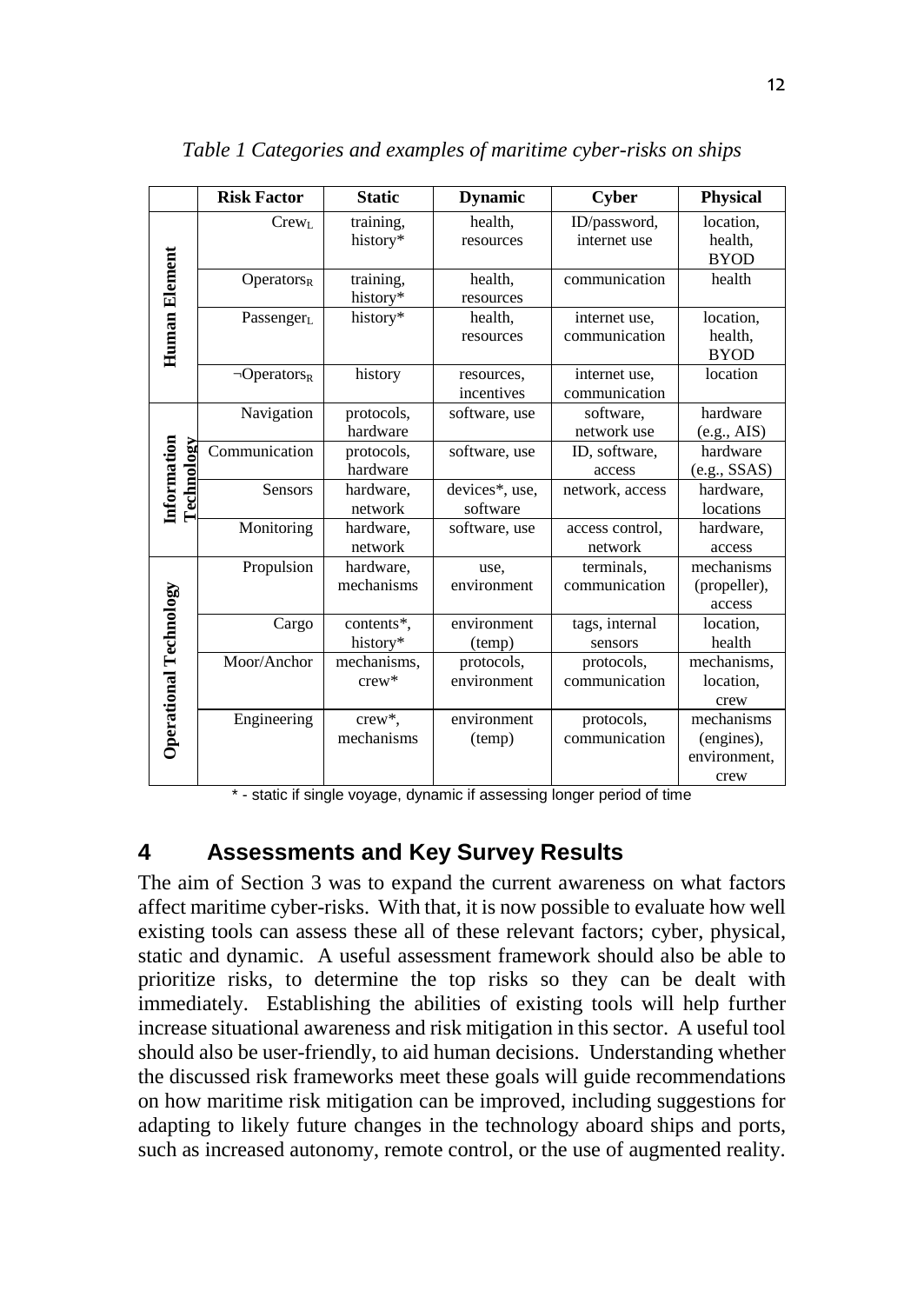The frameworks examined here are NIST, FMEA, and MaCRA. There are many NIST frameworks for assessing various risks, however, this article will focus on NIST's management of IT systems (Gary, Alice, & Feringa, 2002) and industrial control systems (Stouffer, Pillitteri, Lightman, Marshall, & Adam, 2015). The latter is very similar OT systems; however this tool is specialized to a smaller manufacturing and distributions worksite, not entirely suitable for port-like infrastructure. After a brief analysis and comparison, the next subsection on situational awareness uses the results of a cyber-risk survey, with participants primarily from the maritime sector, to support claims. The full survey results can also be seen in the Appendix. Many existing frameworks also suggest using a number of specialists to combat risk. The problem with this is the scope of possible risk, even on-board, can be daunting. It would be unreasonable to expect those levels of expertise onboard, which is another issue to consider. Lastly, the targeted audience in the NIST documents are predominately high-level management and security experts, which is less relevant to the range of audience types actively interested in maritime security (see Q1 in Appendix) and FMEA results can vary hugely depending on the investigation team.

In terms of covering all relevant risk factors, the NIST IT risk framework nominally ignores OT and assumes that all physical and network security, once established, is set or static. However, as we have seen, that assumption would not hold if systems are on moving ships. Another concern is that the two NIST frameworks are would require extensive work to be combined in order cover both physical and cyber risks. Moreover, the ICS risk framework is not versatile enough to assess OT maritime risks, and the IT framework is only suitable for business IT, which means a combined framework would likely not cover the full range of cyber/physical risks found in maritime. Another noticeable drawback of NIST frameworks is the lack dynamic risk measurements. This has been a factor in OT incidences, or more specifically ICS, with some more severe outcomes including loss of life (BP, 2005).

Similarly, FMEA does not consider dynamic features, however, this is more clearly by design, as its purpose is to identify all possible failures in a design, process, product, or service in its early stages of design or re-design (Lui, Lui, & Liu, 2013). This makes FMEA a useful assessment tool for inherent flaws, or what this paper has labelled as static risk. This makes FMEA and NIST useful in static risk assessment, physical or cyber, but less so with dynamic risks. However, both these frameworks use gradients of risk in order to rank the risks they do analyse and prioritize risk management strategies. While highly effective in most environments, because of the wide range of risks in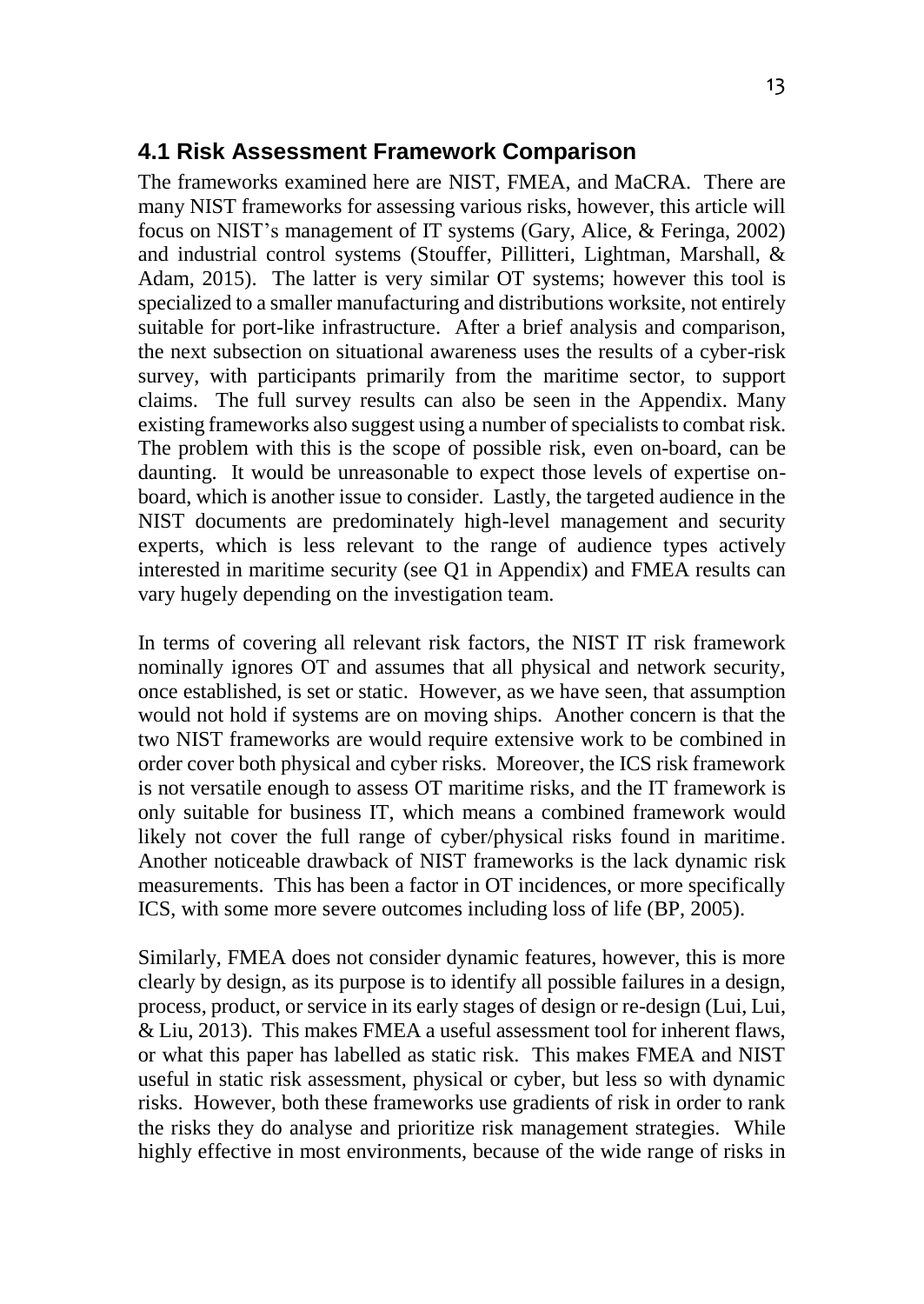

*Table 2 Comparing Risk Assessment Frameworks for Maritime*

maritime cyber, they may be less effective. If done thoroughly, FMEA could mitigate the dynamic risks once a ship is released, however, mitigating every risk no matter how minor is not cost effective, and during the lifetime of a ship significant unseen risks can arise as global circumstances change.

Unfortunately, the human element plays a minor role in the NIST and FMEA frameworks. Again, NIST has a separate framework (i.e., SP 800-53 Personnel Security) and it is not clear whether, if combined, they could cover the range of risks discussed for maritime. FMEA has branched into human error (e.g., health-care), but it is also considered a separate use and not integrated with IT/OT assessments. While future ships may shrink crew sizes, it is highly unlikely that crew will be completely removed from the sector. It has been estimated that autonomous ships, with all life support systems removed, can reduce operational costs significantly (Morris, 2017), however, if a passenger ship already requires human safe conditions it is not worth the considerable risk of running those ships without a crew.

The last framework evaluated is MaCRA, which in comparison is more theoretical but also more maritime orientated (see Table 2). This framework is relatively new and not well established, however it was destined specifically for maritime as awareness grew for this subject. Much focus has been placed on measuring dynamic risks as technology evolve (Tam & Jones, 2018a) and as ships travel. A drawback of this framework's early stages of development is the lack of widespread data to populate the model fully. While an effort has been made to assess features in the maritime context, MaCRA does not assess static risks as thoroughly as FMEA, as those are established outside of shipping operations. A combined method may be possible, as FMEA would not need to be applied to maritime context, but instead be used to assess the manufacturing plants, processes and supply.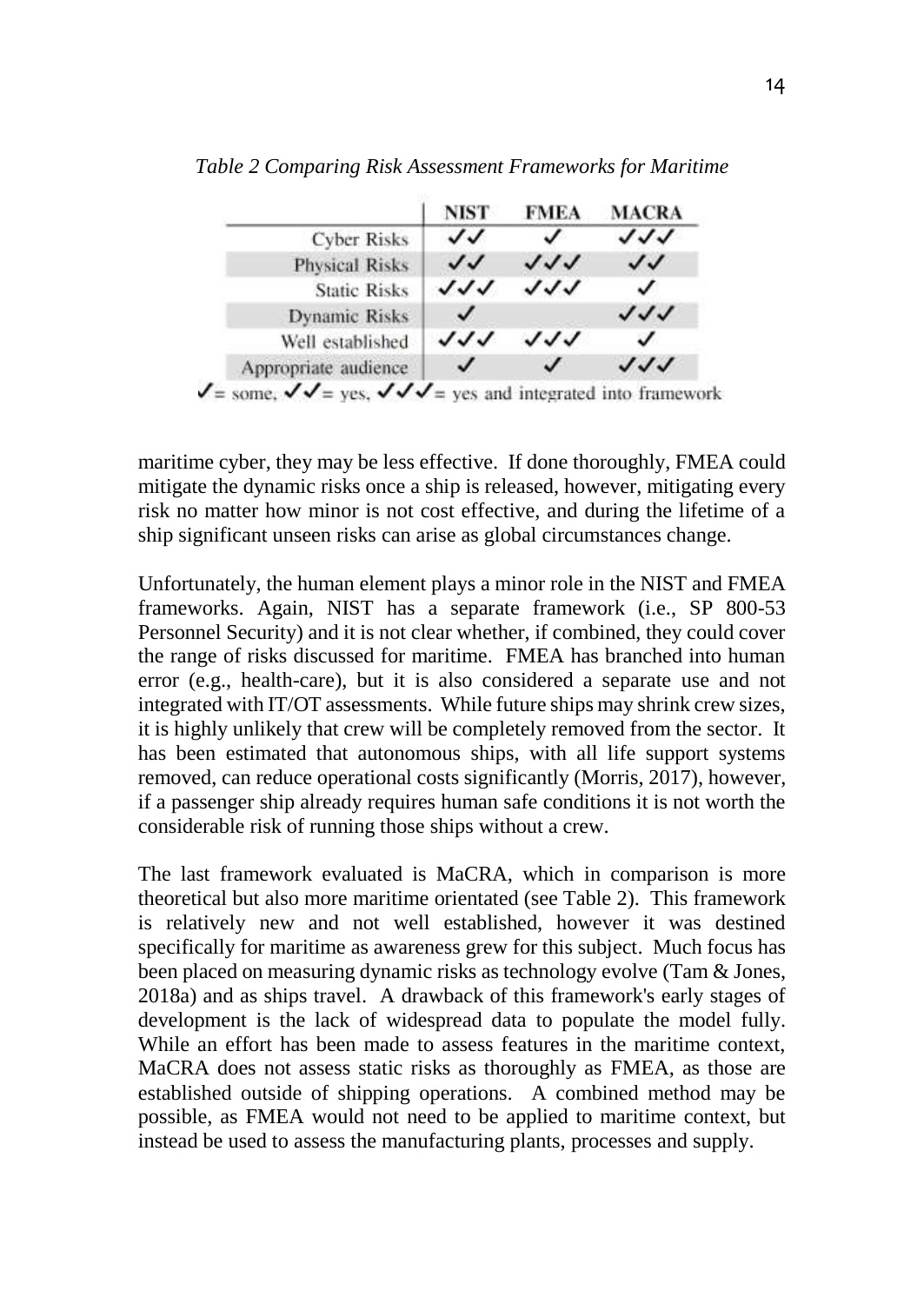# **4.2 SITUATIONAL AWARENESS**

This survey conducted for this research (see Appendix) explores the idea that maritime cyber-risk is a mix of cyber, physical, static and dynamic elements and participants confirmed that these were relevant when assessing the risks of ships and ports. Therefore, it is important to modify existing frameworks to work in the maritime ethos, or to continue develop maritime-specific frameworks until they are equally well known and usable. Participants were relatively evenly split into "I have a good awareness", "I have moderate awareness" and "I have limited awareness" of cybercrime threats in the maritime industry. However, in total, "little to no awareness" was ranked highest around 36%, and 78% of all participants claimed that raising general awareness of the topic would effectively reduce the risk of cyber-attacks.

This survey consisted of 22 questions regarding maritime security factors, training, and use. Of the 75 participants, 65% of them were mariners and port officers, roughly 14% were trainers/trainees, and the rest were primarily higher management and high ranking security specialists. Participant minorities included maritime servicers, equipment providers, regulators, insurers, IT system owners or support, and academics. It is important to note that less than 15% of these participants identified themselves as being a part of the targeted audience of the two NIST frameworks this article has examined. Moreover, FMEA primarily targets manufactures only, meaning it is applicable to roughly 5% of those who were interested enough in maritime cybersecurity to take this survey. While 41% of participants were not familiar with risk assessment in general 22%, however, knew of NIST. The majority of participants said no (44%) and with 11% listing alternatives.

Of these participants, 74% ranked crew-training standards as the top problem, with cybercrime and attacks ranking at second with 55% (Appendix O2). Moreover, 60% of participants said that they have not received any training in cybersecurity, and participants ranked the need for maritime cyber training at 75 out of 100. Concerning cyber incidences, participants thought IT was the most vulnerable technology at 50%, however 41% believed IT and OT were equally, and significantly, at risk. This demonstrates how situational awareness around physical-cyber risks need to be raised, and how both IT and OT need to be considered when assessing risk. As described previously, NIST assesses IT very well, but is less capable of assessing IT/OT and humans blended together and, therefore, less applicable to maritime.

According to participants, their top three cybercrime concerns are malware (31%), phishing scams (13%) and web-based attacks (13%) (see Appendix Q11). Other surveys have had similar results (IHS, 2018) (Daszuta & Ghosh,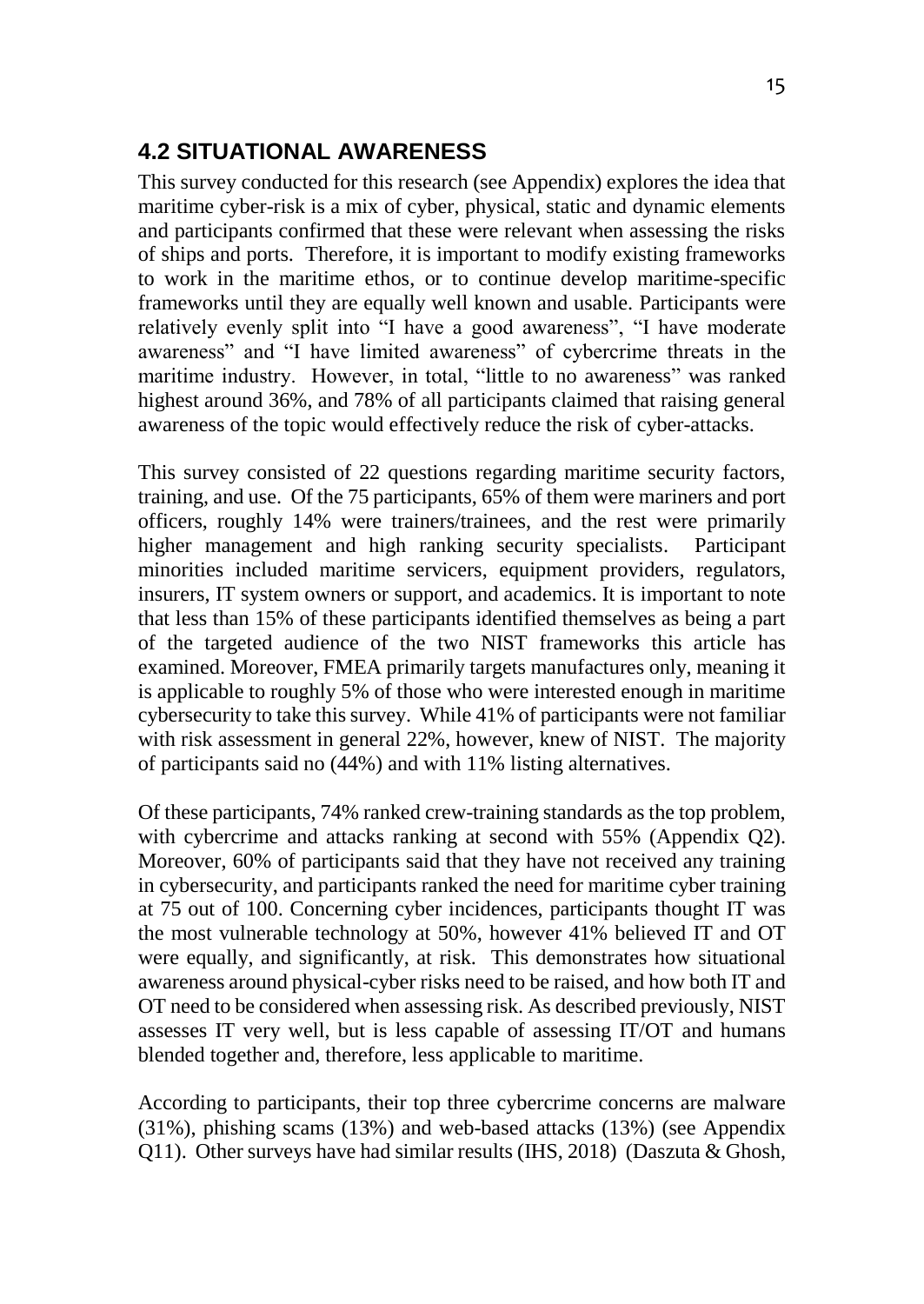2018) (Daszuta & Ghosh, 2018). However, these surveys rarely asked about what factors play into these risks. Even though these concerns seem primarily IT-based, and therefore can be solved with IT cybersecurity solutions, in the maritime sector a wide range of physical, dynamic factors must be considered. While ship computers and internet activity are ranked as critical cyber-factors by 79% of participants, over 50% of participants also identified geo-location, route, cargo, crew, and insider threats as factors in risk (see Appendix Q10). These identified elements can be categorized as dynamic or static factors. More results can be found in the Appendix, to raise more awareness on how complex assessing maritime cyber-risks, across ships, ports, international lines, etc., can be. In section 5, the future of technology of maritime will be discussed followed by some recommendations for improving cyber-risk awareness, analysis, and mitigation in the maritime sector.

# **5 FUTURE RESEARCH DIRECTIONS**

Before discussing future actions in maritime cyber-risk and sector-wide situational awareness of the risks, it is important consider the future of maritime technology in first, as it significantly affects future risks.

# **5.1 FUTURE MARITIME TECHNOLOGY**

This section explores a few technologies and concepts that are gaining popularity in the maritime sector. This aims to provide a cyber-risk perspective, particularly in the growing number of dynamic cyber aspects.

#### *Digital Twins*

More shipping companies are investing into the new "digital twin" concept. Sophisticated simulations of a physical asset (i.e. ship) drive this cost saving concept by creating a suite of simulations models that can interact on a common platform. This platform would allow a number of simulation models to be loaded at one time and to interact with each other, allowing for a highly customizable platform for a multitude of analyses. The primary aim of this is to improve operational efficiency and costs. However, in terms of cybersecurity, the digital twin cannot easily enhance cybersecurity or risk analysis capabilities. This is because only a few ship attributes are simulated and the simulation would not have the same cyber vulnerabilities as an actual ship. Conversely, the digital twin itself could introduce issues. While less likely and difficult to achieve, as digital twins consist solely of virtual parts and exists only in cyber-space, its digital files could be targeted in a cyberattack to affect decisions and actions. In summary, while the digital twin will improve the building and monitoring of ships, it is unlikely to have significant positive, or negative, effects on how to assess maritime cyber-risks.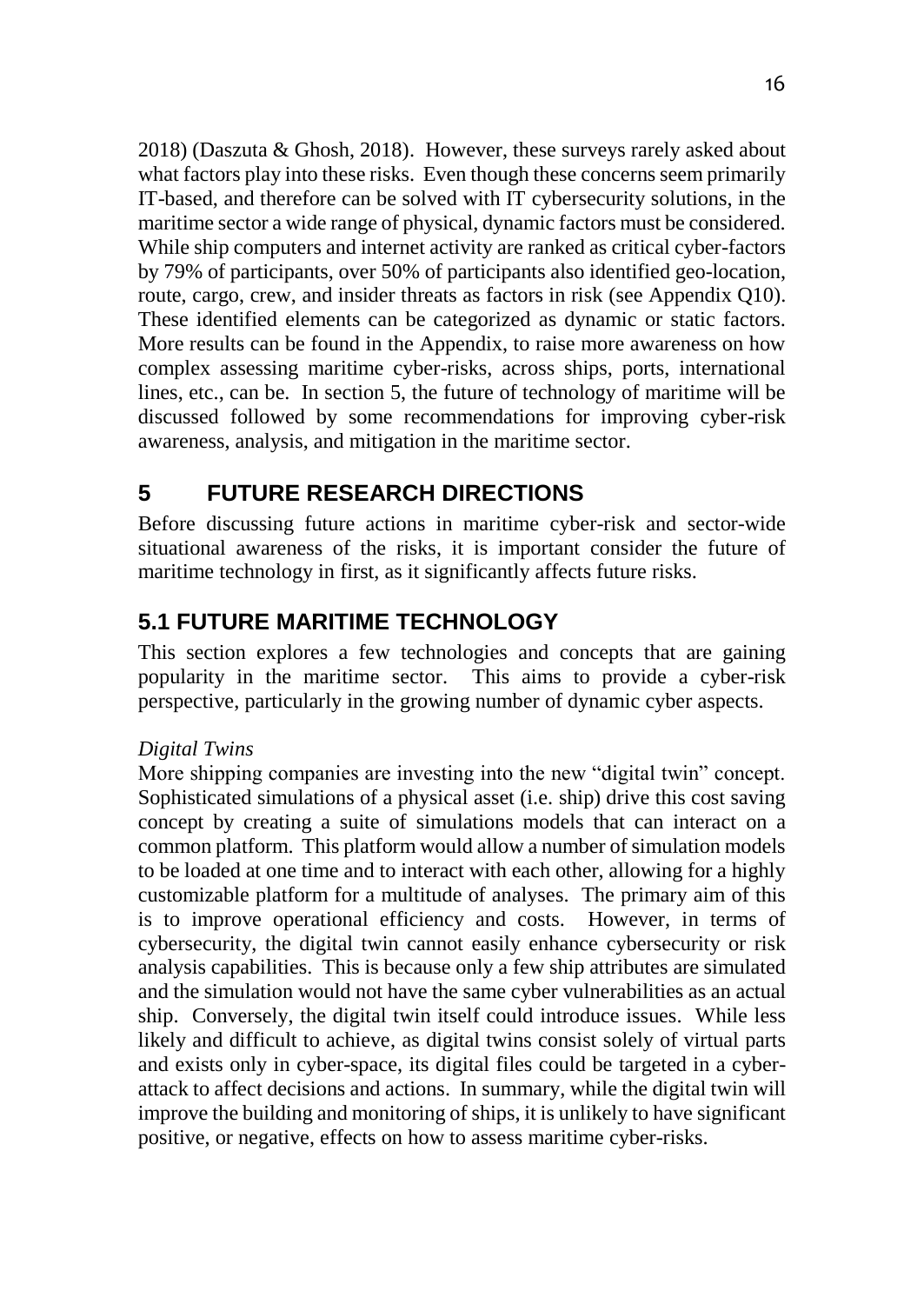|                                | Tier 1                                             | Tier 2                                       | Tier 3                                                            | Tier 4                                                                    | Tier 5                                                                |
|--------------------------------|----------------------------------------------------|----------------------------------------------|-------------------------------------------------------------------|---------------------------------------------------------------------------|-----------------------------------------------------------------------|
| <b>Ship</b><br><b>Autonomy</b> | No/minimal<br>autonomy.<br>Small crew<br>required. | Partial<br>automation<br>e.g. auto<br>pilot. | Conditional<br>autonomy,<br>potential<br>interventions<br>by crew | Ship is<br>mostly self-<br>running.<br>remote crew<br>rarely<br>required. | Complete<br>autonomous<br>operations in<br>all potential<br>settings. |
| <b>Remote</b><br>operations    | Not required                                       | Not required                                 | Not required,<br>but likely                                       | Required for<br>operations                                                | Not required                                                          |
| Sensors/<br><b>IoT</b>         | Needed to aid<br>crew decision                     | Needed to aid<br>crew decision               | Needed to aid<br>crew and<br>autonomy<br>decision                 | Needed to<br>aid remote<br>crew and<br>autonomy                           | Needed for<br>complete<br>autonomous<br>decisions                     |

*Table 3 Modified SAE autonomous car terms for ships*

#### *Autonomous Ships and Ports*

Because of the growing demands on the maritime sector, many in the shipping industry have begun to consider autonomy as a solution. Autonomy can be achieved at different levels of sophistication, and while there are established levels for autonomous cars, there is no formal definitions for the levels of autonomy in ships. An adaption of SAE autonomous car definitions to ships can be found in (Tam & Jones 2018a) and in Table 3. Because of the challenges in automating the various systems on board a ship, to perform a wide range of operations, it will be a while before fully autonomous ships represent a significant percentage of the global fleet (Batalden, Leikanger , & Wide, 2017). However, despite the technological and legal complexities, the potential reductions of operation costs annually (estimated up to 90%) makes autonomous ships a desirable capability for future trade. Besides technical challenges like autonomous navigation, international laws and the risk of the lost cargo and lives have complicated the progress toward fully autonomous ships, much like the struggle for autonomous cars. Because of this, many organisations are currently working with lesser degrees of autonomy.

Remote access and control, as discussed in the next subsection, will most likely be used in mid-tier autonomous ships. With roughly 2GB of data stored per day on a modern ship (Brandy, 2018), autonomous vessels at tier 3 and tier 4 will likely generate even more data to support machine learning control algorithms or constantly feed data to remote crews. While tier 3 autonomous ships may potentially have a reduced local crew that can analyse data and react, with a minimal crew it is likely that a remote specialised group will perform more complex operations that use remote access. This can result in communication-based vulnerabilities, when data can be altered or denied.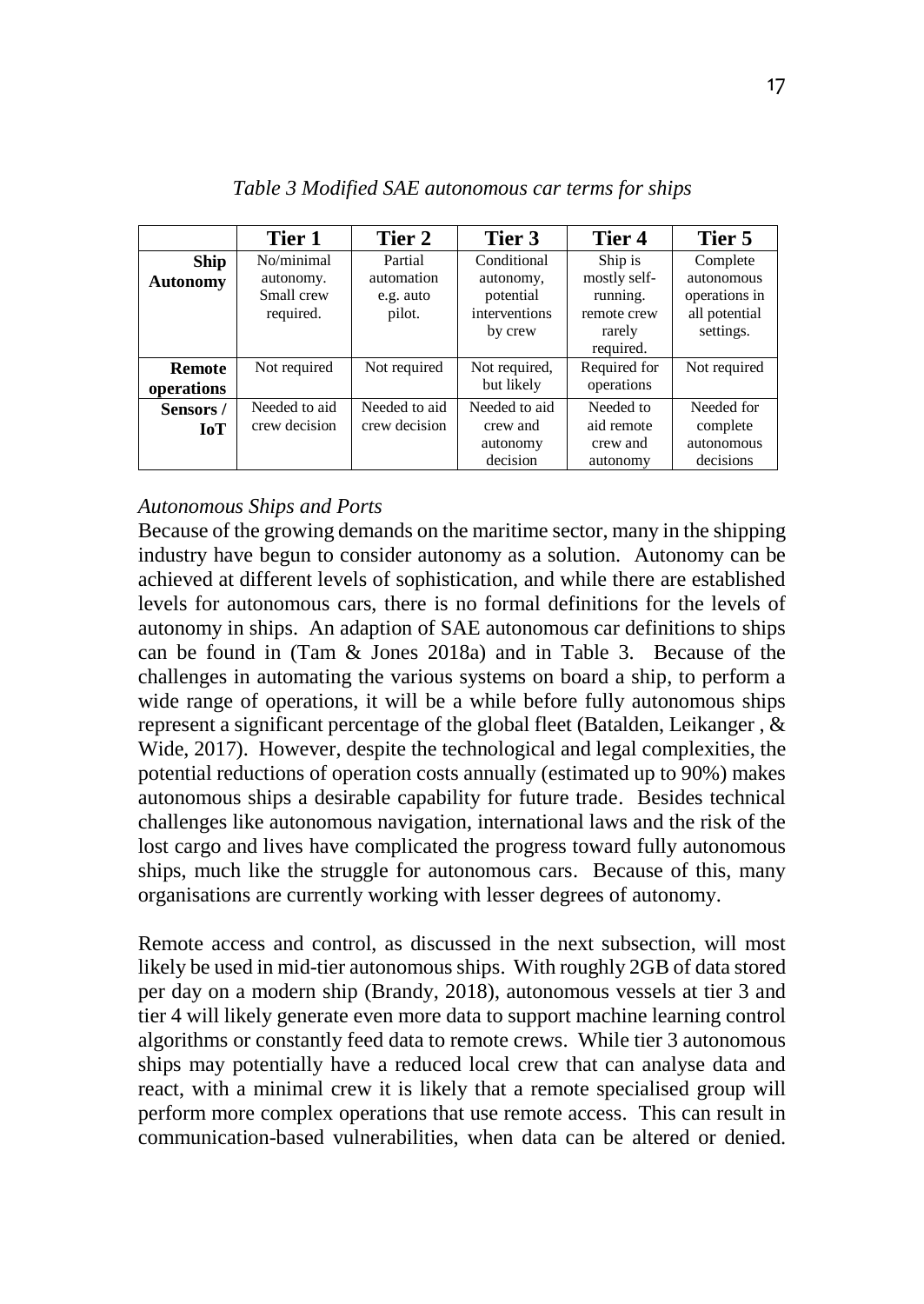However, data could also be altered while stored on the ship or at a remote location. With tier 4 autonomy, it is likely that both remote access and control will be implemented since higher tiers aim to fully remove all local crew and rely minimally on remote help. Conversely, with tier 5 autonomy the ship operates fully autonomously, self-directing, and does not require assistance from remote crew. However, it is unlikely any ship owners would not have contingency options considering the value of the ship and cargo. It is likely that remote operations are possible, used less frequently at tier 5.

Currently there are more autonomous ports in full operation than there are autonomous ships. In these ports, cargo is handled primarily by advanced OT systems (Rebollo, Julian, Carrascosa, & Botti, 2019) (Wilshusen, 2015). Unlike autonomous ships however, a highly autonomous port will still have human supervision and maintenance, as the cost savings are less dramatic when compared to autonomous ships. In other words, the cost savings of removing the human element from ports is not worth the risk. In the future, however, ports are likely to increase the number of autonomous services they provide, especially as other ships become more autonomous. For example, if autonomous ships are easier to direct, port congestion is likely to increase and more autonomous traffic management may be needed to support humanbased decisions. The majority of all the autonomous ports in existence also primarily deal with cargo ships and containers. This was a relatively easy first step, as containers have set dimensions, weight, and already have machine-readable data such as origin, contents, etc. As ports and ships develop, there is a drive for other autonomous services, such as autonomous operations for oil and gas. This industry is striving towards fully autonomous operations by 2030 to 2035 (Venables, 2018), especially as hundreds of oil and gas structures, in the marine environment, approach decommissioning (Jones, Gates, Huvenne, Philips, & Bett, 2019). Additionally, smaller ports and offshore structures may also incorporate more autonomy as time passes.

The number of devices that the maritime sector could contribute to the worldwide network is extensive, as discussed in the IoT subsection. In particular, the rise of autonomous ships and ports will mean more sensors and devices are needed to support all operations (Brandy, 2018). With increased more automation, monitoring and actions such as invoicing and moving cargo will generate, and require, more digitally collected data, drastically increasing the number of IoT devices. If sensors and other monitoring devices become the only source of information for human and computer-based decisions, the cybersecurity of the individual sensors themselves come into question. In such cases data integrity becomes imperative, and so more secure storage and data transfer must be provided as autonomous technology develops.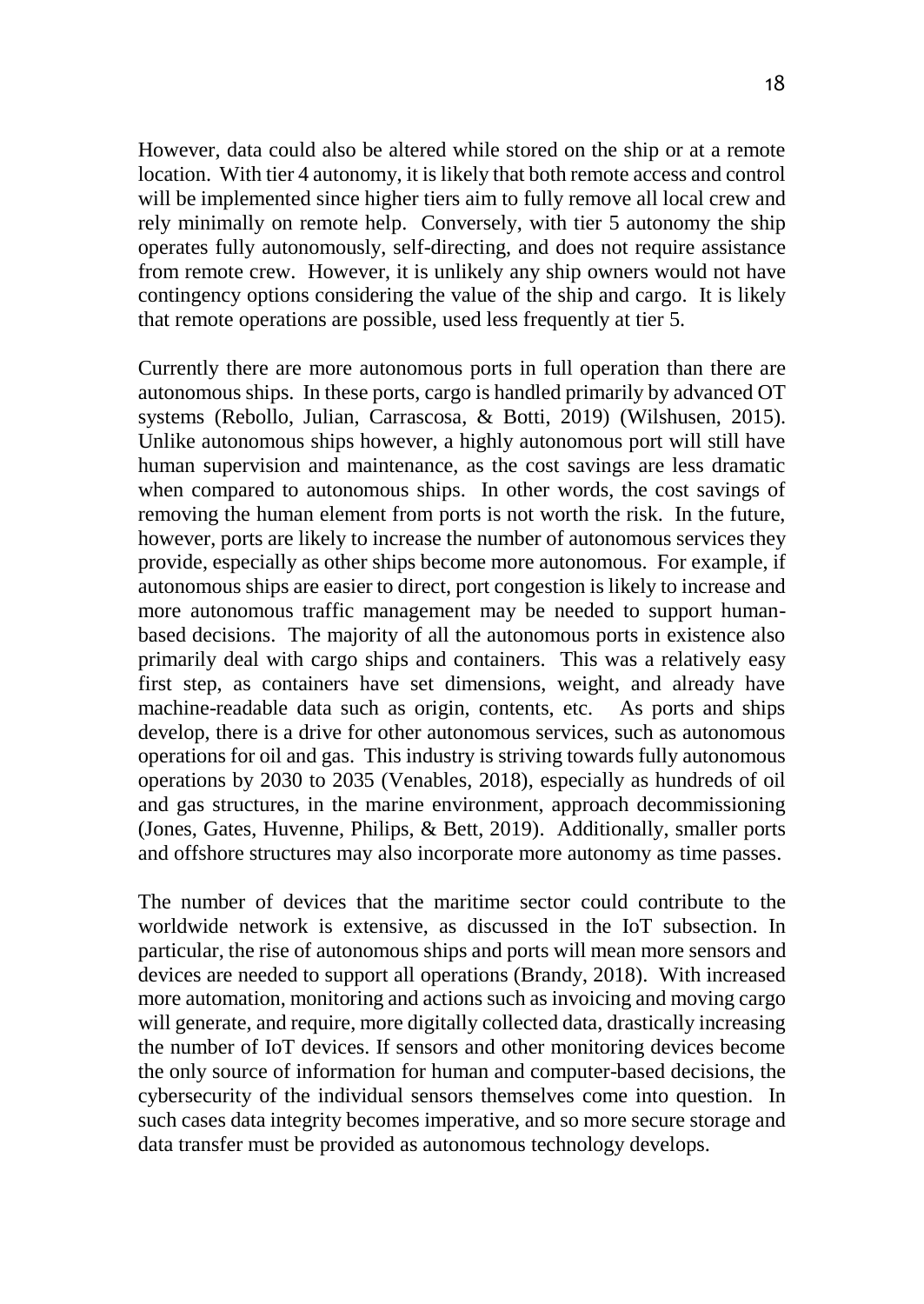#### *Remote Operations, Connections, Virtual Reality*

As discussed previously, there are various, growing, levels of autonomy in ships and infrastructure like ports. Autonomy, however, can be seen as a set of several developing technologies, many of which could be considered significant trends themselves in the maritime sector. For example, remote communications, remote-enabled control, virtual reality, and augmented reality. While there are several machine-to-machine and human-to-human communication connections in maritime operations (e.g., satellite, marine radio, internet), the types of cyberattacks and vulnerabilities are similar due to the nature of wireless transmissions. Regardless of how remote access or control signals are sent, those transmissions are vulnerable to jamming attacks (Tam & Jones, 2019b). Additionally, if the protocols are insecure, spoofing and leaks can occur if data is altered or stolen. Besides the technical vulnerabilities in digital connections used in maritime, the human element at sea and shore can be vulnerable. Particularly if crew become more remote and staff primarily oversee operations, attacks that hide or misrepresent data can negatively alter human behaviour. The use of virtual reality as a remote control aid could present this kind of IT/human risk. Hence, it is important to make sure digital connections are trustworthy and to set up contingencies if a communication channel is lost or determined to be untrustworthy.

Augmented reality, unlike remote operations and full virtual reality, has potential uses for displaying digital information at ports but, more likely, at sea. Disregarding security, augmented reality could display more information in a human-friendly manner (Baldauf & Procee, 2014). If displaying this data locally, this moderately mitigates the vulnerabilities mentioned above. However, augmented reality shares the same misinformation risks that can cause people to make harmful decisions since virtual objects are less easily verifiable. If a cyber-attack is able to alter relevant data, the likelihood that the false data is discovered before causing an incident goes down. This type of risk has been speculated about before with eAtons, virtual markers that could be spoofed to cause an accident (Tam & Jones, 2019b). Considering the emergence of newer technology, augmented systems for ships could widen the range of accident outcomes, as there could be more ways to trick people. For example, using augmented navigation systems in areas difficult to navigate (e.g., shifting ice without physical markers), can make navigation much easier. More specifically, artic waters have highlighted the benefits of virtual beacons and augmented reality for ships (Frydenberg, Nordby, & Eikenes, 2018). In this case, a misinforming change to the data fed into augmented reality programs could shift the correct shipping lane on the screen enough to increase the probability of a collision if the crew is not vigilant.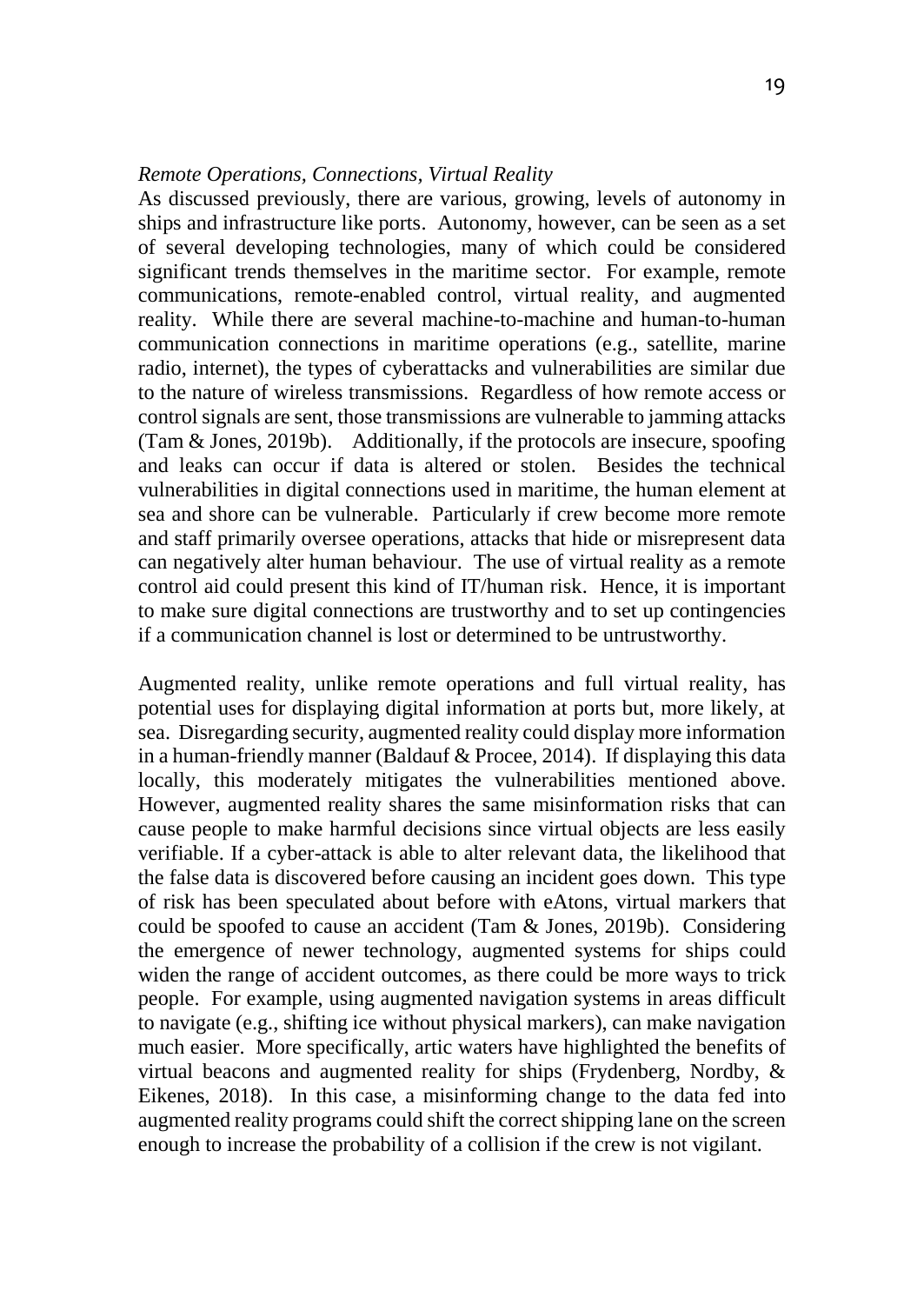

Figure 3 Likely categories of devices within a maritime Internet-of-Things

#### *Internet-of-Things*

The Internet-of-Things (IoT) concept is that many types of devices are interconnected, via the Internet, and sharing significant amounts of data. As this definition is extremely broad, IoT networks in the modern world are inherently massive and complex when considering the number and types of internet-connected devices available. Specific to maritime, in a recent survey, trends showed that 42% of maritime organizations believed they would benefit from additional IoT solutions and 2.5 million dollars will be spent on IoT over the next three years, more than either cloud computing or big data analytics (Brandy, 2018). Again, cost savings are driving IoT solutions in maritime, with predicted cost savings up to 14% over the next five years. Specific to this sector, IoT devices can be categorized broadly into personal, ship, and port devices. As illustrated in Figure 3, personal and ship/port devices are separated because personal devices are generic technology in a maritime context, while ship and port devices are more bespoke to the maritime sector. The underlying technology may be more commonplace; however, this does result in different cyber risks. For example, while ships and planes may use similar navigation systems, they diverge enough that the security risks will differ, in addition to the different contexts they are used in.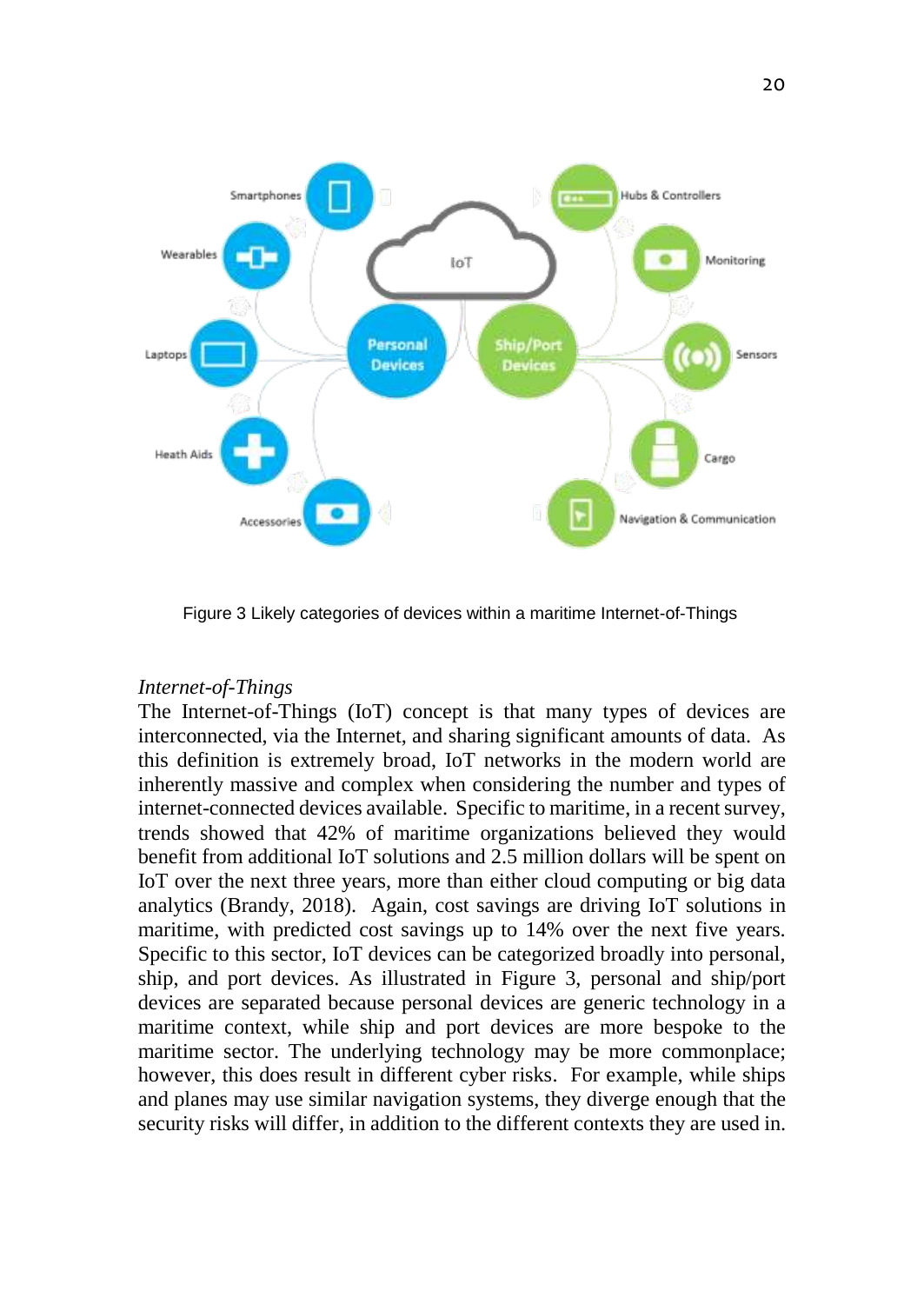Both IoT personal devices and devices on ships are considered physically mobile. Therefore, in addition to adding a cyber-element of risk, they also add a dynamic geographical risk as devices connect to a number of local and international network nodes. Because maritime IoT devices will be mobile across several networks, including different internet laws, hardware, users, and owners, this drastically increases the risk possibilities. The often constant communications between these devices across the Internet introduce several vulnerabilities to the overall IoT. It is important that these risks be addressed as more devices are connected and as operations become more dependent on the connectivity. A network is also as secure as its most vulnerable device, therefore access and permissions must be set accordingly. Sensor-based devices (e.g., wind, temperature, vibration) in maritime are also used differently and exposed to different hazards. While many sensors are, and will be, installed in control areas like the bridge, many are also placed in engineering. For volatile or sensitive cargo (e.g., natural gas, medication, food) it is likely more IoT devices will be introduced for cargo maintenance. An increase of monitoring devices would help support a number of machine and human based decisions across a ships and ports, as seen in in Figure 1. This diversity is what separates ship and port devices most from more traditional IoT devices, and defines the unique aspects of a maritime IoT.

Some of the significant benefits of IoT comes from data analytics and the access to a wealth of information from multiple sources. As mentioned previously, cargo management supported by IoT-enabled tags may revolutionize the shipping industry (Weber, 2010). Not only would this have significant effects on the entire industry, if implemented globally, considering the volume of cargo shipped around annually, maritime devices could become the biggest device contributor to the worldwide IoT. It has been reported that a single modern shipping ship can host 5,000 data tags and 3,000 sensors in the main control and engine rooms (Brandy, 2018). These IoT devices found in these areas can be seen on the "ship-device" section of Figure 3's IoT diagram. The number and diversity of devices today, as well current level of maritime cybersecurity skills, have contributed to 87% of mariners believing their IoT security could be improved. This would mean that a significant percentage of the future global IoT would be dedicated to maritime operations, which could have significant effects on the cybersecurity across other sectors. Another factor that could lead to maritime devices dominating the IoT space would be if more ships and ports decided to use more remote control, remote access, or autonomy, as those would require more sensors and monitoring devices, and more communication devices, to compensate for a less humans, or no humans at all (Tam & Jones, 2018a).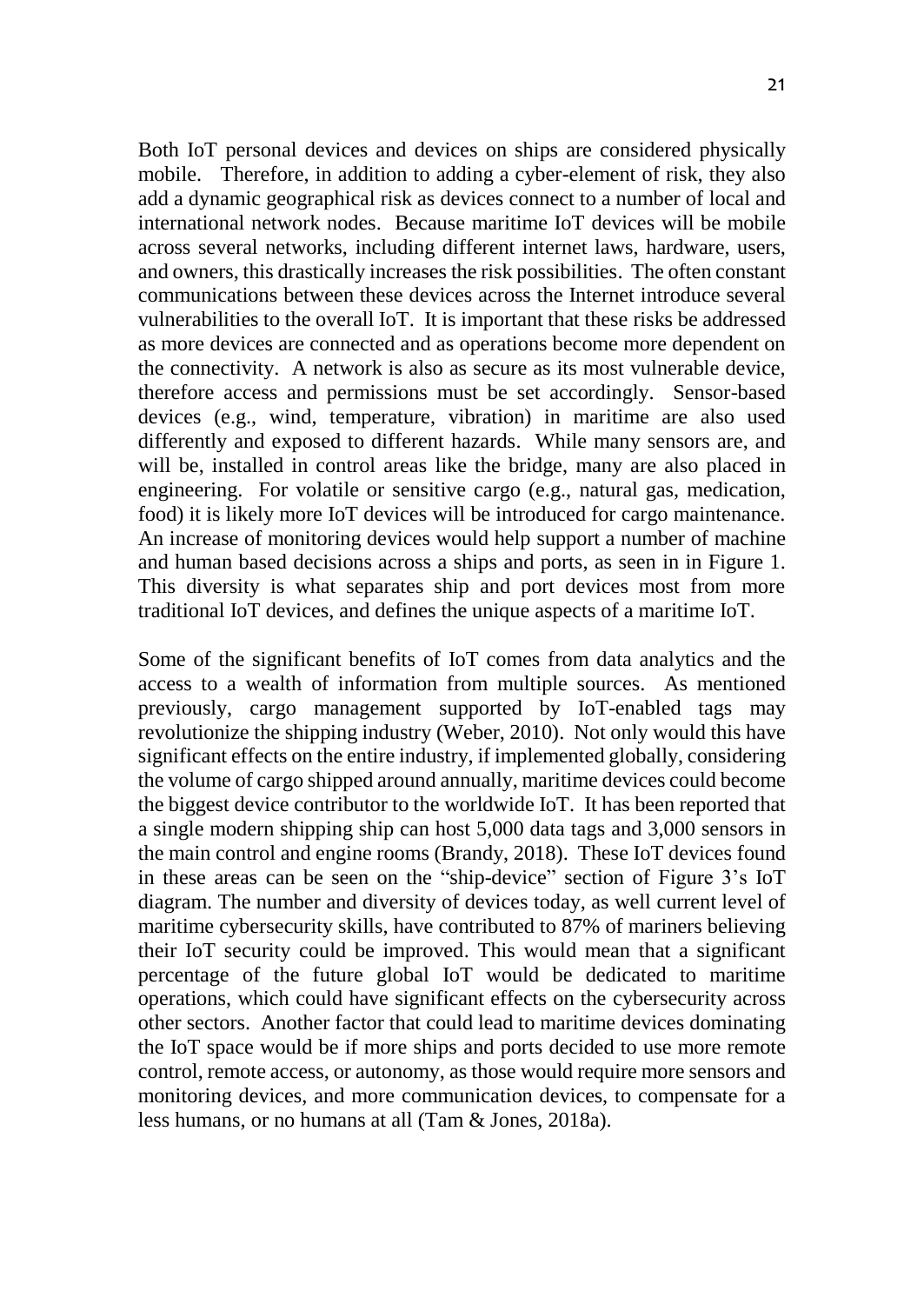#### *Environmentally Friendly Fuel*

In addition to safer sustainable operations, another area of focus for emerging technology in maritime is protecting the environment. Newer IMO regulations have changed maritime operations for this purpose, such as max speeds; however, more solutions are being implemented or suggested every day. Technical solutions that change what kinds of energy is collection (e.g., tide, solar, eco-fuel), storage, and use, will have effects on cyber-risks. By potentially harvesting from multiple energy sources, such as offshore wind or on a ship, energy storage and distribution systems must be able to cope with several inputs, as well as more outputs, and be able to control the flows of energy with high precision. Especially on a ship, which is often isolated and stricter with energy consumption, a smart grid may be necessary to manage fuel and energy. With power systems using converging IT/OT, there will be more interconnectivity with multiple sensors and external systems. This would continue to widen the range of cyber risks. Energy must be produced and stored safely to prevent hazardous outcomes, and the transfer of energy must be correct to ensure optimal operations and safety. For example, correct monitoring and distribution of energy would prevent certain systems from overloading or systems malfunctioning because they are not receiving enough power. As these renewable energies, smart grids, and eco-fuels continue to change ship operations, it is important to note the potential cyber risks.

## **5.2 UNDERSTANDING AND MITIGATING RISKS**

While risk assessment, even cyber-risk assessment, share similarities across different industries, differences in technology (IT and OT), environments, and human users do significantly change the risks. To fully understand and mitigate risks in each sector, a certain amount of situational awareness is required. As seen in our survey, those in the maritime sector believe that maritime cyber awareness levels need be increased, as well as cybersecurity training at all levels of employment (e.g., seafarer, management). In addition to the survey results, this paper looked at the physical, cyber, static, and dynamic factors that do affect risks in this sector. In addition, this paper then looked at three risk assessment frameworks for maritime to see if they analysed all of these factors. From these observations, we make three suggestions for future research paths into understanding and mitigating risks.

We suggest improving the situational awareness of maritime cybersecurity by, firstly, changing human awareness using training, research, and talks to spread awareness. This may influence policy and standards of practice. In addition, incorporating new technologies like augmented or full virtual reality into normal day operations or training should be made secure. That said, many previous attempts at increasing awareness sector has been hindered by the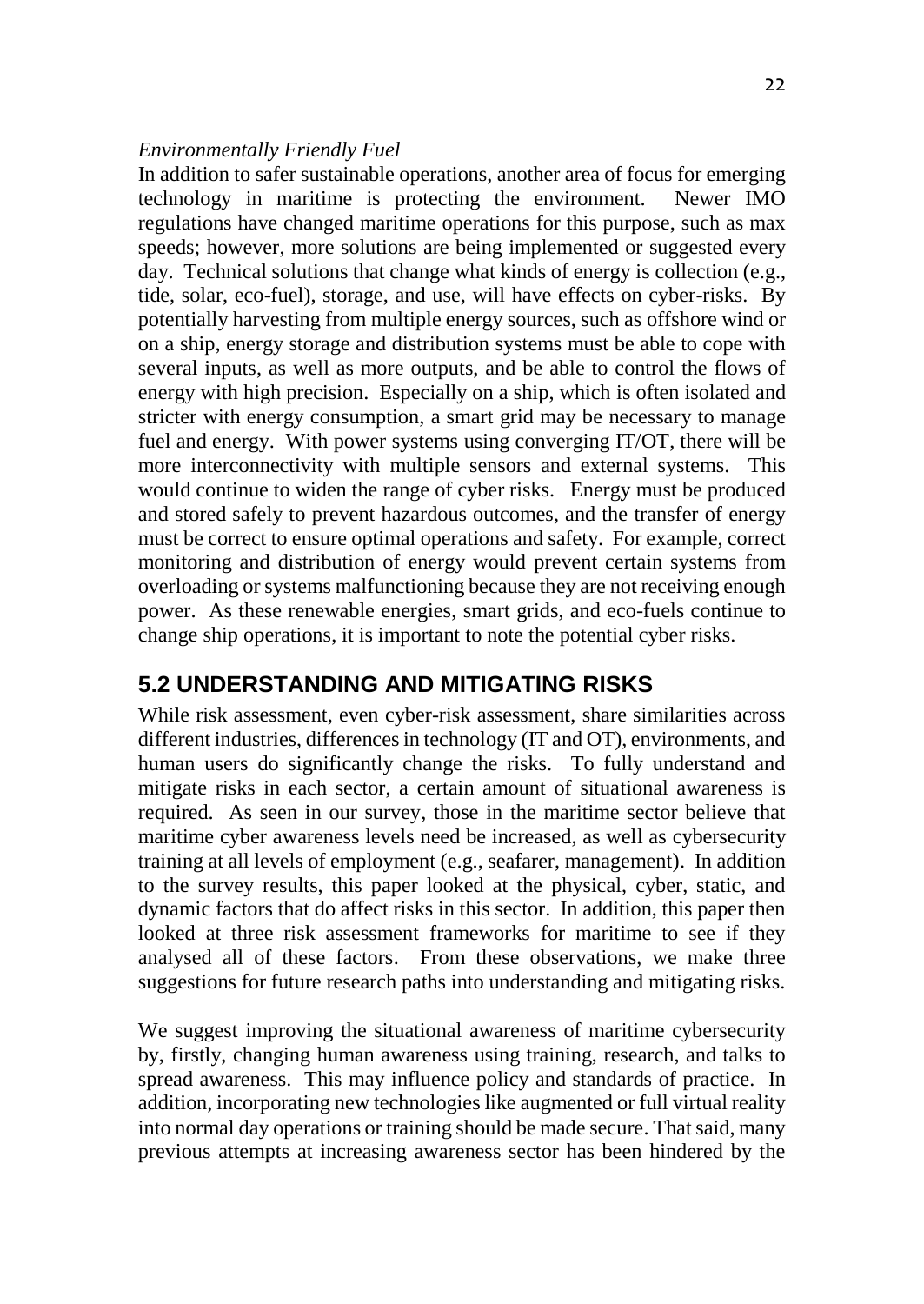lack of information. Therefore, another related area of research should be devoted to acquiring data relating to maritime cyber-risks and threats. One way of doing this is improving forensic readiness (Tam & Jones, 2019a) in order to gather and analyse ship and port information that is relevant to cybersecurity. This has a more specific outcome to general big data analytics, which have so far been focused primarily on shipping operation efficiency and pricing. Lastly, we encourage risk assessors to be aware of the limits and strengths of the methods they are applying to cyber-risks in the maritime sector. Even within this sector, there is a significant diversity in ships, ports, operations, and national/international standards. Understanding if combining or adapting risk models is necessary would further improve safety.

## **6 CONCLUSION**

The maritime sector represents a significant, global-wide, part of modern life. Although the sector as a whole has tended to be technologically behind even other transportation sectors, it is quickly embracing maritime-specific technologies like autonomous shipping, and making potentially massive impact on future technology. This sector is not unaccustomed to assessing risks, as physical risks have existed since the beginning. However, moving forward, physical and cyber risks need to be assessed together as well as dynamically over time. This article demonstrated the importance of adopting this by highlighting the types of factors (i.e., human, IT, OT, cyber, physical, static, dynamic) that affect cyber maritime risk. This article further evaluates the current situational awareness and three existing risk assessment frameworks (i.e., NIST, FMEA, MaCRA) using the four types of risk elements discussed and results from a survey we conducted. This helped us further conclude that there is no well-established risk assessment method that is completely adequate for maritime, and made observations and suggestions that may improve awareness and solutions toward maritime security.

# **7 REFERENCES**

Allianz. (2018). *Allianz Risk Barometer.* Allianz Global Corporate and Specialty SE. Allianz. (2018). *Safety and shipping review.* Alianz Global Corporate and Speciality SE.

Baldauf, M., & Procee, S. (2014). Augmented REality in Ships Bridge Operation.

- Batalden, B., Leikanger , P., & Wide, P. (2017). Towards autonomous maritime operations. IEEE International Conference on Computational Intelligence and Virtual Environments for Measurement Systems and Applications (CIVEMSA).
- Beech, A., Friendship, C., Erikson, M., & Karl, H. (2002). The Relationship Between Static and Dynamic Risk Factors and Reconviction in a Sample of U.K. Child Abusers. Sexual Abuse: A Journal of Research and Treatment.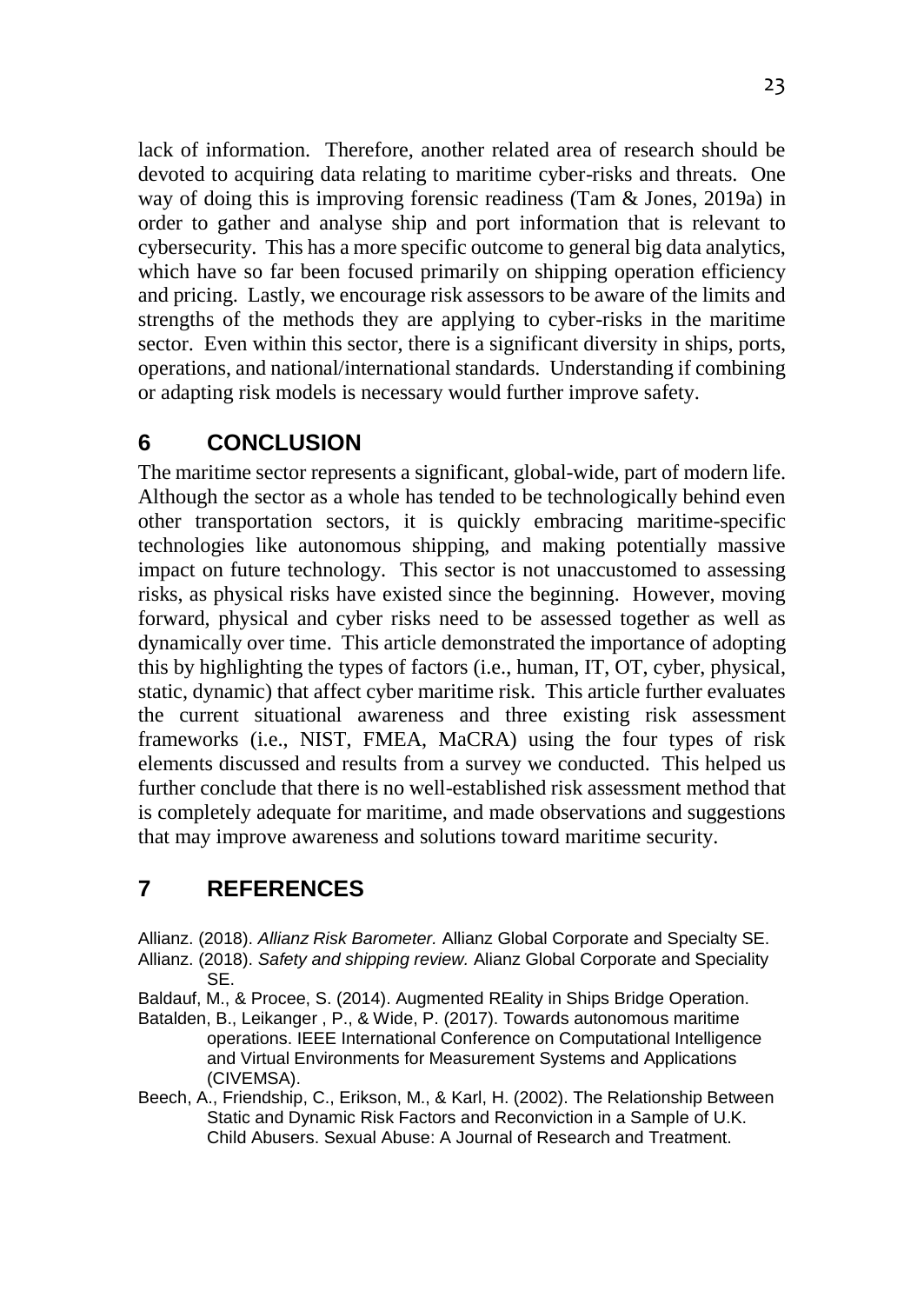- BIMCO. (2016). The Guidelines on Cyber Security onboard Ships Version 2.0. *International Chamber of Shipping, INTERTANKO, BIMCO and CLIA and ICS and INTERCARGO and*.
- Bonta, J. (1999). Approaches to offender risk assessment: static vs dynamic. *Research summary Vol. 4 No. 2*.
- BP. (2005). *Fatal Accident Investigation Report.* Texas City: Isomerization Unit Explosion Interim Report.
- Brandy, D. (2018). IoT in Maritime Inmarsat Research Programme. SVP Market Strategy, Digital Ship, CIOLondon Forum.
- Chai, T., Jinxian, W., & Xiong, D.-q. (2017). Development of a quantitative risk assessment model for ship collisions in fairways. Saftey Science.
- Cherdantseva, Y., Burnap, P., Blyth, A., Eden, P., Jones, K., Soulsby, H., & Stoddart, K. (2016). *A review of cyber security risk assessment methods for scada systems.* Computers & Security, vol. 56.
- CyberKeel. (2014). *Security Risks and Weaknesses in ECDIS Systems.* NCC Group Publication Maritime Cyberwatch.
- Daszuta, W., & Ghosh, S. (2018). Seafarers' perceptions of competency in risk assessment and management: an empirical study. WMU Journal of Maritime Affairs.
- ESCGS. (2015). Maritime Cyber Security White Paper: Safeguarding data through increased awareness. *ESC Global Security Cyber Security White Papers*.
- Flammini, F., Gaglione, A., Nicola, M., & Pragliola, C. (2008). Quantitative Security Risk Assessment and Management for Railway Transportation Infrastructures. International Conference on Critical Information Infrastructure Security.
- Frydenberg, S., Nordby, K., & Eikenes, J. O. (2018). Exploring designs of augmented reality systems for ship bridges in artic wters.
- Gary, S., Alice, G., & Feringa, A. (2002). Risk Management Guide for Information Technology Systems. NIST 800-30.
- Goerlandt, F., & Montewka, J. (2015). Maritime transportation risk analysis: Review and analysis in light of some foundational issues. Reliability Engineering & System Safety.
- GTMaritime. (2017). *Cyber Security in the Maritime Industry*. Retrieved from https://www.gtmaritime.com/cybersecurity-maritime-industry/
- H. H. Safa, D. M. (2016). *Cyber security of smart grid and scada systems, threats and risks.* CIRED Workshop.
- ICS. (2018). Review of Maritime Transport. *International Chamber of Shipping, United Nations Conference on Trade and Development (UNCTAD)*.
- IHS. (2018). BIMCO, Fairplay, and ABS Maritime Cyber Survey 2018 the results.
- IMO. (1974). International Convention for the Safety of Life at Sea. International Maritime Organization.
- Jakub, M., Ehlers, S., Goerlandt, F., Hinz, T., Tabri, K., & Pentti, J. (2014). A framework for risk assessment for maritime transportation systems—A case study for open sea collisions involving RoPax vessels. *Reliability Engineering \& System Safety*.
- Jones, D., Gates, A., Huvenne, V., Philips, A., & Bett, B. (2019). Autonomous marine environmental monitoring: Application in decommissioned oil fields. *Science of the Total Enviroment.* Elsevier.
- K. Labunets, F. P. (2014). *An experiment on comparing textual vs. visual industrial methods for security risk assessment.* Empirical Requirements Engineering.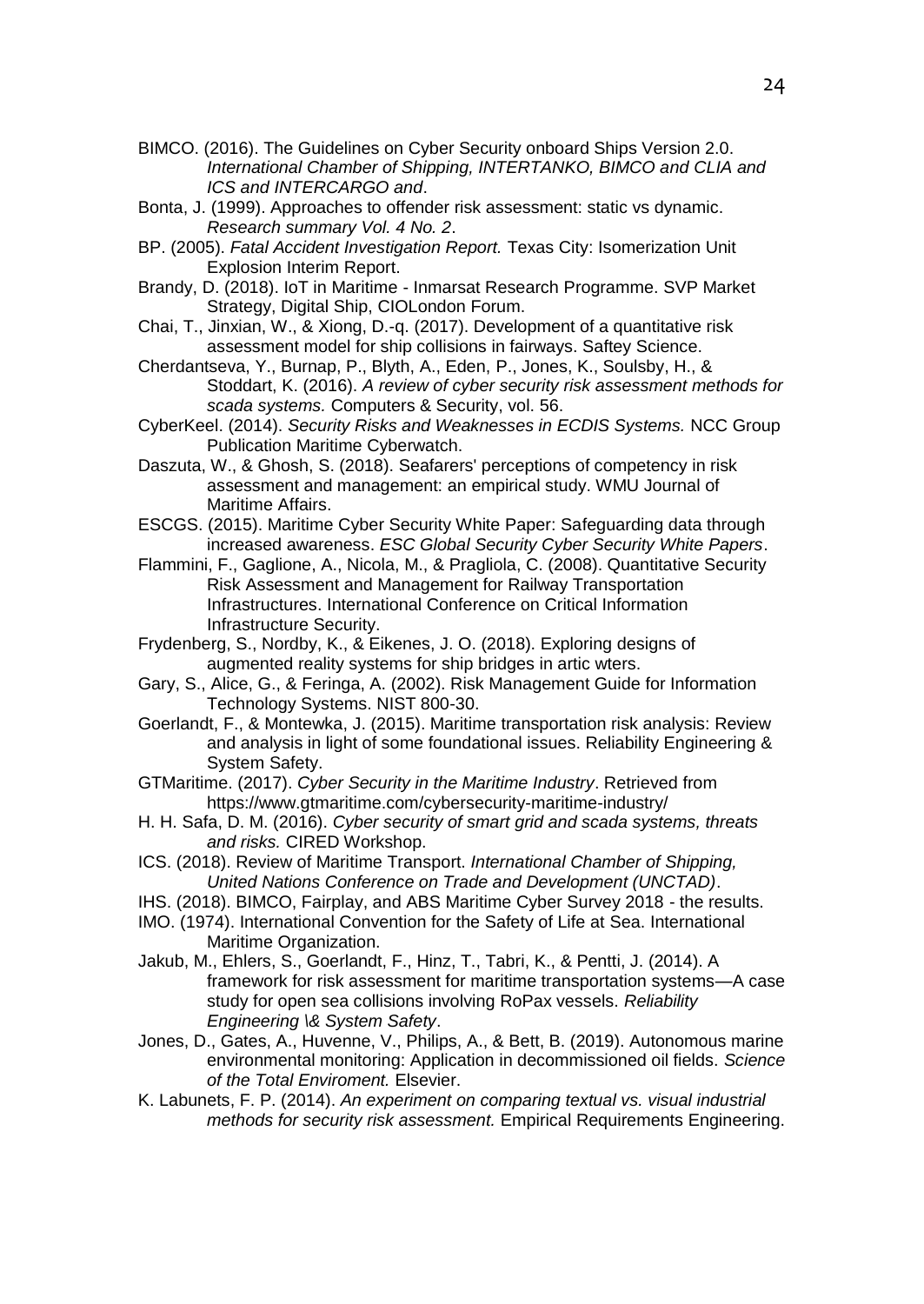- Lui, H.-C., Lui, L., & Liu, N. (2013). Risk evaluation approaches in failure mode and effects analysis: A literature review. Expert Systems with Applications.
- M. S. Lund, B. S. (2010). *Model-Driven Risk Analysis: The CORAS Approach.* Springer Publishing Company Inc.
- Maersk. (2017, August). *A. P. Moller Maersk improves underlying profit and grows revenue in first half of the year*. Retrieved from https://edit.maersk.com/en/the-maersk-group/press-room/press-releasearchive/2017/8/a-p-moller-maersk-interim-report-q2-2017
- Man, Y., Lundh, M., & MacKinnon, S. (2018). *Managing unruly technologies in the engine control room: from problem patching to an architectural thinking and standardization.* WMU Journal of Maritime Affairs.
- Morris, D. (2017). *World's First Autonomous Ship to Launch in 2018*. Retrieved from \url{http://fortune.com/2017/07/22/first-autonomous-ship-yara-birkeland/
- Nordstrom, J., Goerlandt, F., Sarsama, J., Leppanen, P., Nissila, M., Ruponen, P., & Lubecke, T. (2016). Vessel TRIAGE: A method for assessing and communicating the safety status of vessels in maritime distress situations. *Safety Science*.
- Rajamanickam, V. (2018). *COSCO's cyber attack and the importance of maritime cybersecurity*. (FreightWaves) Retrieved from https://www.freightwaves.com/news/technology/coscos-cyber-attack-andthe-importance-of-maritime-cybersecurity
- Rebollo, M., Julian, V., Carrascosa, C., & Botti, V. (2019). *A multi-agent system for the automation of a port container terminal.*
- Rothblum, A. (2000). Human Error and Marine Safety. *International Workshop on Human Factors in Offshore Operations.*
- Stankovic, R., Lee, I., & Sha, L. (2010). Cyber-physical systems: The next computing revolutionv. *Design Automation Conference*.
- Stouffer, K., Pillitteri, V., Lightman, S., Marshall, b., & Adam, H. (2015). Guide to Industrial Control Systems (ICS) Security. NIST 800-82r2.
- Tam, K., & Jones, K. (2018). Cyber-Risk Assessment for Autonomous Ships. *C-MRiC Cyber Security .* IEEE.
- Tam, K., & Jones, K. (2018). Maritime cybersecurity policy: the scope and impact of evolving technology on international shipping. Journal of Cyber Policy.
- Tam, K., & Jones, K. (2019). Forensic Readiness within the Maritime Sector. IEEE C-MRIC Cyber SA, Oxford.
- Tam, K., & Jones, K. (2019). MaCRA: A Model-Based Framework for Maritime Cyber-Risk Assessment. *Technical Report*. WMU Maritime Affairs.
- USACIDC. (2017). Cyber Sextortion. *U.S. Army Criminal Investigation Command, CPF 0002-17-CID361-9H*.
- Venables, M. (2018, Dec). *Five Steps To Autonomous Operations For Oil And Gas*. Retrieved from Forbes:

https://www.forbes.com/sites/markvenables/2018/12/31/five-steps-toautonomous-operations-for-oil-and-gas/#319700b47c64

- Weber, R. (2010). Internet of Things New security and privacy challengers. (p. Vol 26). Computer Law & Security Review, .
- Wilshusen, G. (2015). *Maritime critical infrastructure protection: DHS needs to enhance efforts to address port cybersecurity.* GAO-16-116T.
- Wingrove, M. (2016). Lack of training causes ship accidents and detentions. *Marine Electronics and Communications*.
- Yeomans, G. (2014). *Autonomous vehicles handing over control: Opportunities and risks for insurance.* Lloyd's.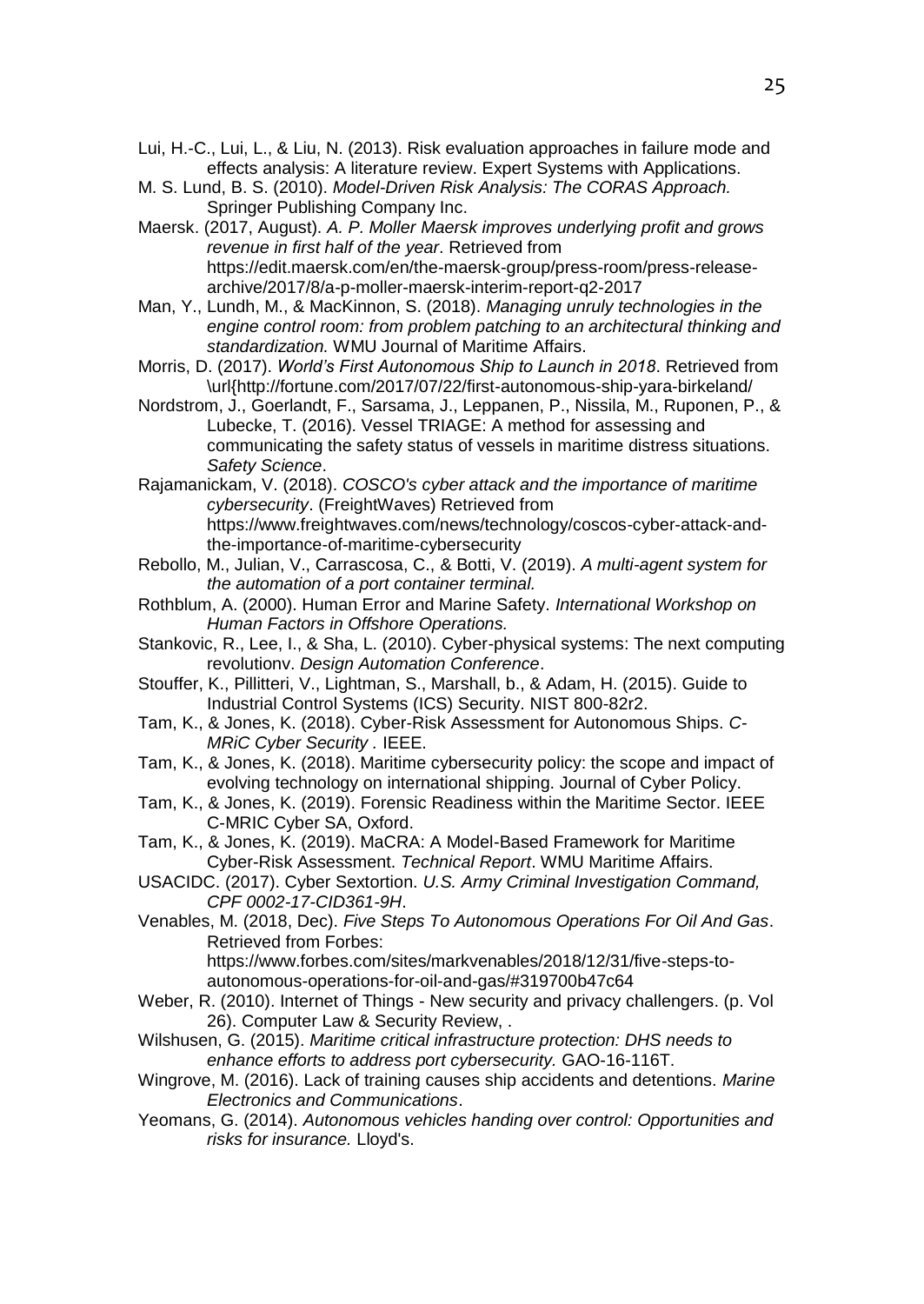## **KEY TERMS**

*Cyber-Physical*: the relationship and combination of cyber and physical in risks, vulnerabilities, and incident outcomes.

*Hardware/Mechanisms*: computer hardware and OT mechanisms.

*Maritime Cyber*: the intersection of cyberspace and maritime technology

*Risk Factors*: elements or factors that can positively or negatively affect certain risks and can be modelled to show that

*Situational Awareness*: sector-wide perception of issues relating to cyberrisks within their environment.

# **BIOGRAPHICAL NOTES**

*Professor Kevin Jones*: earned a B.Sc. (Hons) in Computer Science from the University of Reading, a M.Sc. in Computation from the University of Oxford, and a Ph.D. from the University of Manchester. Kevin is a Fellow of the Institute of Marine Engineering, Science and Technology, the Institution of Engineering and Technology and the BCS – The Chartered Institute for IT. He is a senior member of the Institute of Electrical and Electronics Engineers. He is the Executive Dean of Science and Engineering at the University of Plymouth, with research interests in the domain of Trustworthiness of Complex Systems, particularly maritime cybersecurity.

*Dr. Kimberly Tam*: gained a B.S in Computer and System Engineering at Rensselaer Polytechnic Institute in the USA and a PhD in Information Security, focusing on smartphone malware, from Royal Holloway University of London in the UK. She is currently a Research Fellow on maritime cybersecurity, focusing on risk assessment.

## **REFERENCE**

**Reference to this paper should be made as follows**: Tam, K., & Jones, K. 2019. (2017). Situational Awareness: Examining Factors that Affect Cyber-Risks in the Maritime Sector. *International Journal on Cyber Situational Awareness*, Vol. 2, No. 1, ppxx-yy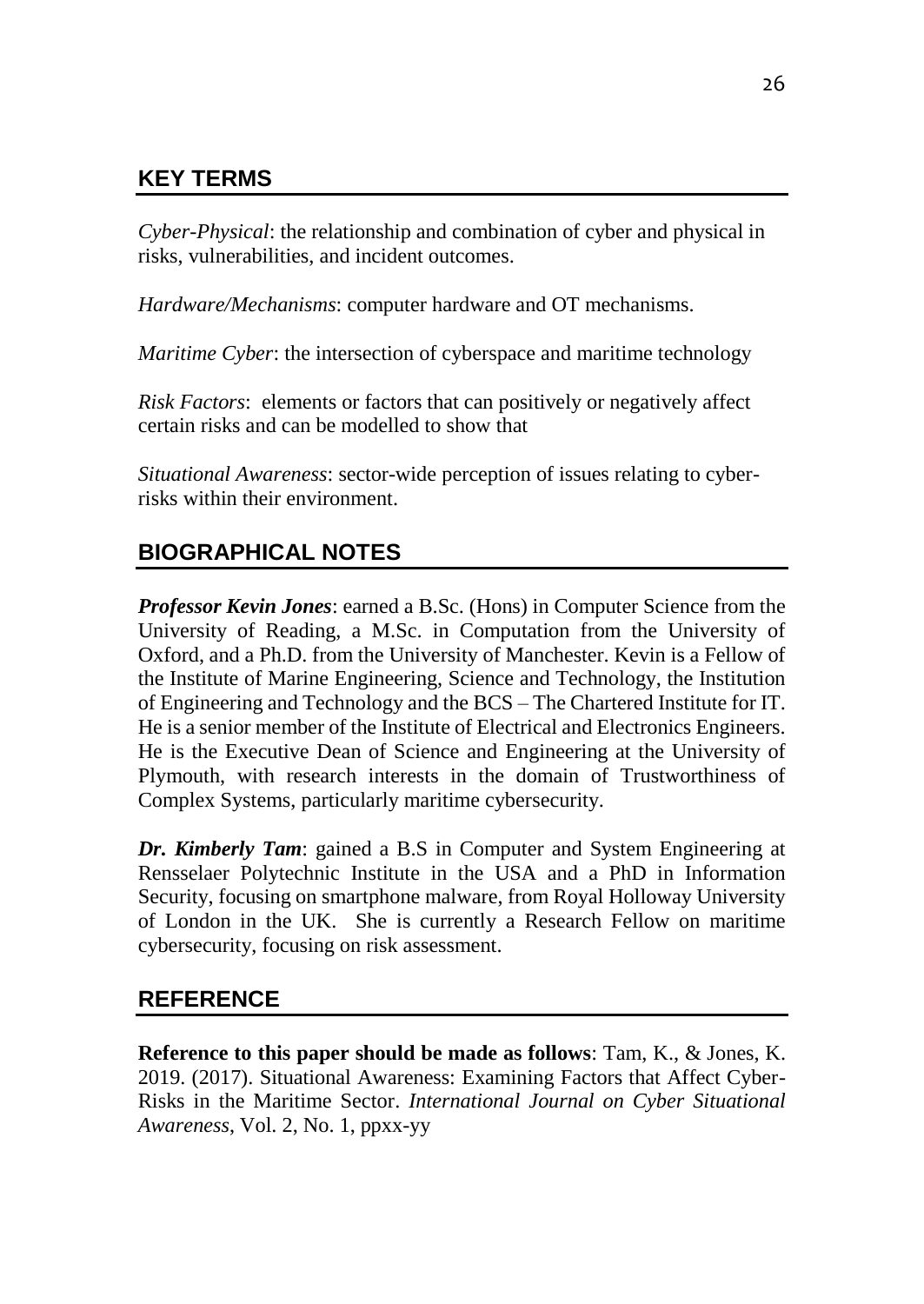## **Appendix – Survey Results**

#### Q1: Please can you tell us which of the following most closely matches your role?

| <b>ANSWER CHOICES</b>               |           | <b>RESPONSE</b> |               |                         |
|-------------------------------------|-----------|-----------------|---------------|-------------------------|
| Seafarer                            |           | 32.00%          | Ages:         |                         |
| Ship Security Officer               |           | 2.67%           | < 21<br>21-30 | $(1.9\%)$<br>$(34.6\%)$ |
| Ship owner                          |           | 1.33%           | $31 - 40$     | $(9.62\%)$              |
| Ship Manufacturer                   |           | 1.33%           | $41 - 50$     | $(11.5\%)$              |
| Trainer                             |           | 6.67%           | $51-60$       | (25%)                   |
| Trainee/Student                     |           | 14.67%          | >60           | $(17.3\%)$              |
| Maritime Service/Equipment Provider |           | 2.67%           |               |                         |
| Regulator/Insurance                 |           | 2.67%           |               |                         |
| Senior Management                   |           | 10.67%          |               |                         |
| <b>Chief Information Officer</b>    |           | 2.67%           |               |                         |
| Designated Approving Authority      |           | 1.33%           |               |                         |
| IT Security Program Manager         |           | 0.00%           |               |                         |
| Information System Security Officer |           | 1.33%           |               |                         |
| IT system owner or support          |           | 2.67%           |               |                         |
| Other (please specify)              | Responses | 17.33%          |               |                         |

Q2: What in your opinion, are the biggest problems facing the Maritime Industry? Please select up to five.

| 74.6% | Standards: crew training |
|-------|--------------------------|
| 55.2% | Cyber crime/attacks      |
| 44.0% | Environmental            |
|       | restrictions             |
| 35.8% | Piracy                   |
| 25.5% | Over capacity of certain |
|       | ships (e.g. containers)  |
| 20.9% | Terrorism                |
| 14.9% | Falling price of oil     |
| 13.4% | <b>Charter Price</b>     |

Q3: Which ship systems do you think are most vulnerable?

| 50%   |                    |
|-------|--------------------|
| 41.9% | Both IT/OT equally |
| 3%    | $\cdot$ T          |

Q5: Are you familiar with risk assessment frameworks (e.g. NIST)?

| 44.3% | N <sub>0</sub> |
|-------|----------------|
| 23%   | Yes - NIST     |
| 21.3% | Maybe          |
| 11.5% | Yes – Not NIST |

Q6: Have you received any training in Cyber Security?

| 60.7% |      |
|-------|------|
| 39.3% | Y es |

Q7: Do you believe that generic Cyber Security training would be useful for your tasks? 72/100

Q8: Do you believe that maritime specific Cybersecurity training would be useful for your tasks? 75/100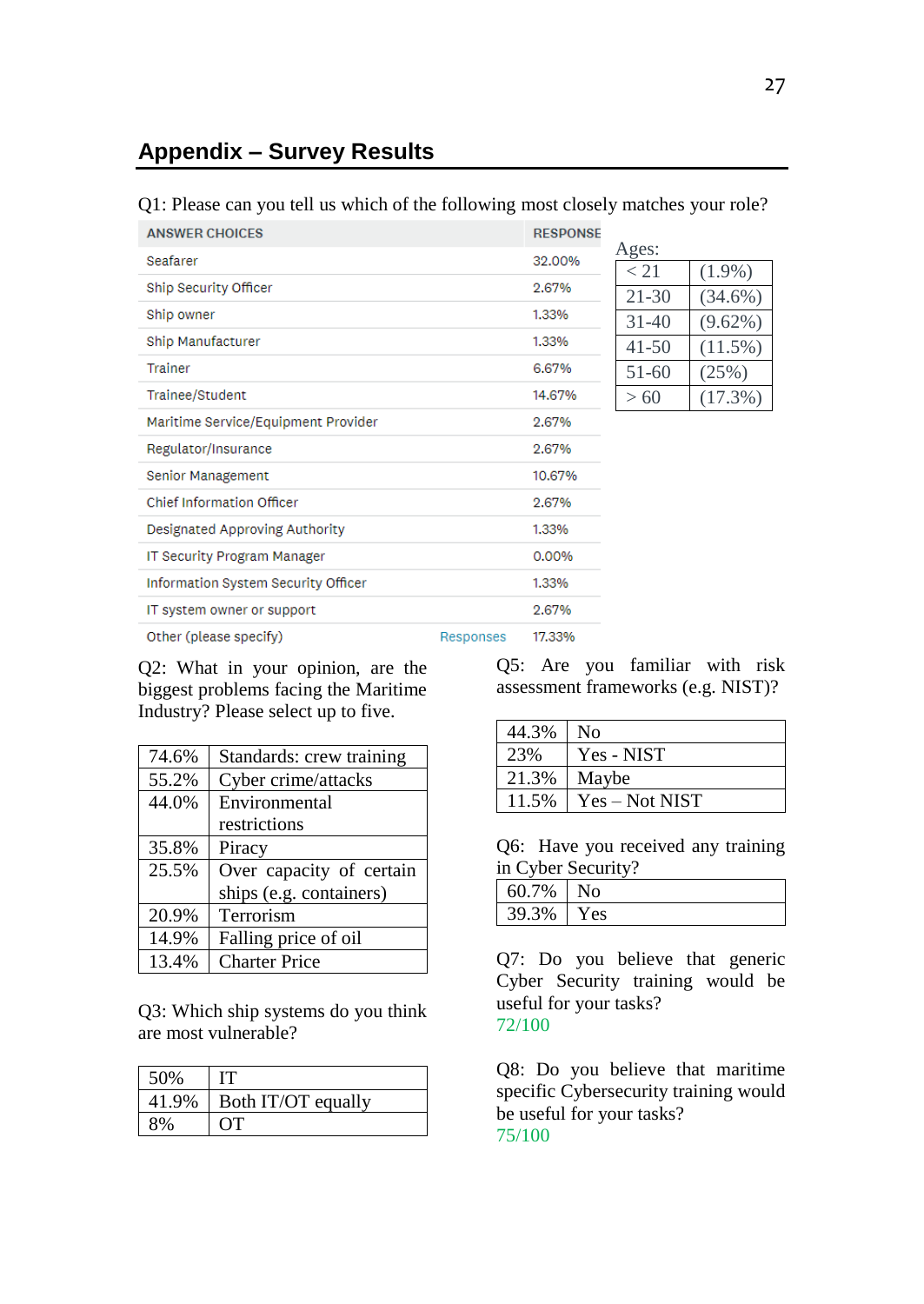Q9: Please choose the one that you agree with most:

| 32.8% | I have limited awareness of |  |  |
|-------|-----------------------------|--|--|
|       | maritime cyber threats      |  |  |
| 32.8% | I have moderate awareness   |  |  |
|       | of maritime cyber threats   |  |  |
| 31.2% | I have a good awareness of  |  |  |
|       | maritime cyber threats      |  |  |
| 3.4%  | I have no awareness<br>οf   |  |  |
|       | maritime cyber threats      |  |  |

Q10: Please select all elements you think have an effect on maritime cyber (cyber-physical) risks.

| 70.7% | Ship computers              |
|-------|-----------------------------|
| 58.6% | State-level outsider threat |
| 50.7% | Firewalls                   |
| 46.6% | Location/Route              |
| 44.8% | Cargo (value, type)         |
| 39.7% | Intrusion detection         |
| 67%   | Crew                        |
| 22%   | <b>CCTV</b>                 |
| 50%   | Insider threat              |
| 50%   | Prankster: outsider threat  |
| 41%   | Company espionage           |
| 74%   | Internet activity           |

Q11: In your opinion, which Cyber Crime threat is most likely to occur in the Maritime Industry?

| 31%   | Malware                   |
|-------|---------------------------|
| 17%   | Unsure                    |
| 13.9% | Web based attacks         |
| 13.9% | Phishing/spear-phishing   |
| 8.6%  | Denial of service attacks |
| 6.9%  | Malicious code            |
| 5.3%  | Malicious insiders        |
| 3.5%  | <b>Stolen Devices</b>     |

Q12: In your opinion, which Cyber Crime threat causes (or could cause) the most financial damage to the Maritime Industry?

| 24.1% | Malware                   |
|-------|---------------------------|
| 13.8% | Unsure                    |
| 13.8% | Denial of service attacks |
| 13.8% | Malicious code            |
| 12%   | Web based attacks         |
| 10.3% | Phishing/spear-phishing   |
| 6.9%  | Malicious insiders        |
| 5%    | <b>Stolen Devices</b>     |

Q13: How do you think a Cyberattack would become apparent on a ship? Please choose up to three.

| 37.9% | No obvious symptoms    |
|-------|------------------------|
| 37.9% | Communication failure  |
| 34.5% | <b>GPS</b> failure     |
| 25.9% | Loss of navigation     |
| 24%   | External notification  |
| 15.5% | Poor track keeping,    |
|       | intermittent faults    |
| 12%   | <b>Black out</b>       |
| 8.6%  | loss of engine control |
| 8.6%  | Other                  |

Q14: Do you know who to inform after a Cyberattack?

| 60%                 | es |
|---------------------|----|
| $A\Omega$<br>0<br>U |    |

Q15: What actions do you think can be taken to reduce Cyber Risks?

| 63.6% | Firewalls              |
|-------|------------------------|
| 58.2% | Provide duplicate and  |
|       | independent back-up    |
|       | systems                |
| 52.7% | No external devices    |
|       | allowed into sensitive |
|       | areas (bridge)         |